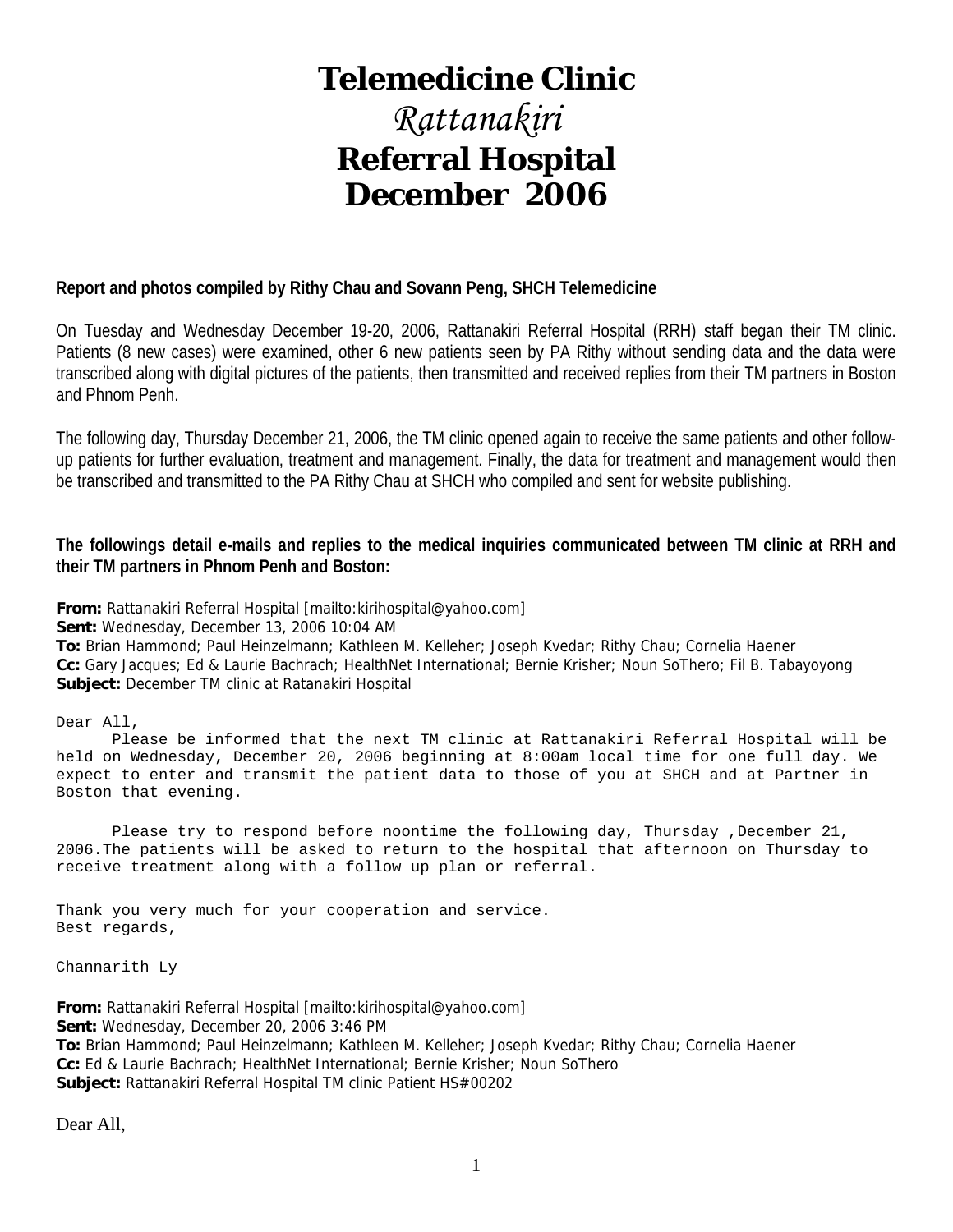In this month we have 8 new cases to present to you.Here is the first case of this month patient HS#00202 and her photos.

Best regards,

Channarith/Rithy

### **Rattanakiri Provincial Hospital Telemedicine Clinic with Sihanouk Hospital Center of HOPE and Partners in Telemedicine**



**Patient:** HS#00202, 37F (Village IV)

**Chief Complaint:** Neck mass x 8months

**HPI:** 50F came here complaining of neck mass x 8months. She noticed a small mass on the neck and presented with symptoms of heat intolerance, tremor and, palpitation for sometime, and she worry that the mass make her that so she reaches to us. She denied of HA, fever, cough, voice change, dysphagia, chest pain, diarrhea, constipation, edema.

**PMH:** Unremarkable

**Family Hx:** None

**Social Hx:** No smoking, no alcohol drinking

**Medication:** None

**Allergies:** NKDA

**ROS:** none

**PE: Vital Signs: BP: 110/72 P: 96 R: 20 T: 37 Wt: 53Kg**

**General:** Look stable

**HEENT:** No oropharyngeal lesion, pink conjunctiva, no exophthalmoses, thyroid enlargement about 3x3cm, semi-hard, smooth, no tender, mobile on swallowing, regular border, no bruit, no lymph node palpable

**Chest:** CTA bilaterally, no rhonchi, no rale; HRRR, no murmur

**Abdomen:** Soft, no tender, no distension, (+) BS, no HSM, no scar

**Extrimity:** No edema, no rash, no lesion

**MS/Neuro:** MS+5/5, motor and sensory intact, DTRs +2/4, normal gait

**Lab/Studies Requests:** Neck Ultrasound

Neck Ultrasound result: Right side: 18 x 18





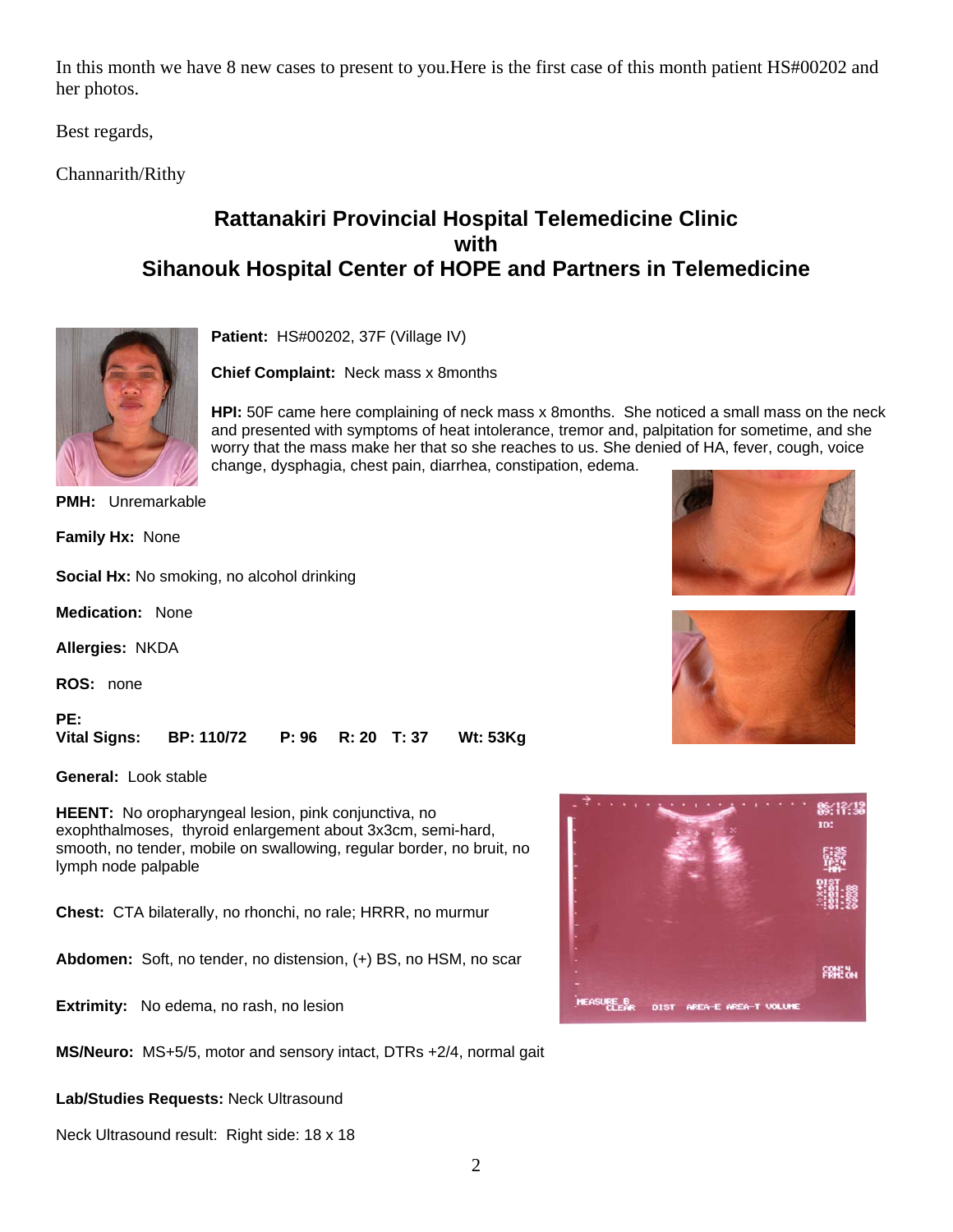Left side: 15 x 16 Conclusion: Nodular Goiter

#### **Assessment:**

1. Nodular Goiter

#### **Plan:**

1. Draw blood for TSH and Free T4 at SHCH

#### **Comments/Notes: Do you agree with my assessment and plan?**

**Examined by: Nurse Peng Sovann Case Contract Cate: December 19, 2006** 

Please send all replies to [kirihospital@yahoo.com](mailto:kirihospital@yahoo.com) and cc: to [tmed\\_rithy@online.com.kh](mailto:tmed_rithy@bigpond.com.kh) . *The information transmitted in this e-mail is intended only for the person or entity to which it is addredded and may contain confidential and/or priviledged material. Any review, retransmission, dissemination or other use of or taking of any action in reliance upon, this information by persons or entities other than the intended recipient is prohibited. If you received this e-mail in error, please contact the sender and delete material from any computer.* 

From: cornelia\_haener@online.com.kh [mailto:cornelia\_haener@online.com.kh] Sent: Wednesday, December 20, 2006 4:02 PM To: Rattanakiri Referral Hospital Cc: Brian Hammond; Paul Heinzelmann; Kathleen M. Kelleher; JosephKvedar; Rithy Chau; Ed &Laurie Bachrach; HealthNet International; Bernie Krisher; NounSoThero Subject: Re: Rattanakiri Referral Hospital TM clinic Patient HS#00202

Dear all, I agree with your plan. Thanks Cornelia

No answer replied from Boston

**From:** Rattanakiri Referral Hospital [mailto:kirihospital@yahoo.com] **Sent:** Wednesday, December 20, 2006 3:51 PM **To:** Brian Hammond; Paul Heinzelmann; Kathleen M. Kelleher; Joseph Kvedar; Rithy Chau; Cornelia Haener **Cc:** Ed & Laurie Bachrach; HealthNet International; Bernie Krisher; Noun SoThero **Subject:** Rattanakiri Referral Hospital TM clinic Patient US#00203

Dear All, This is the patient US#00203 and her photos.

Best regards,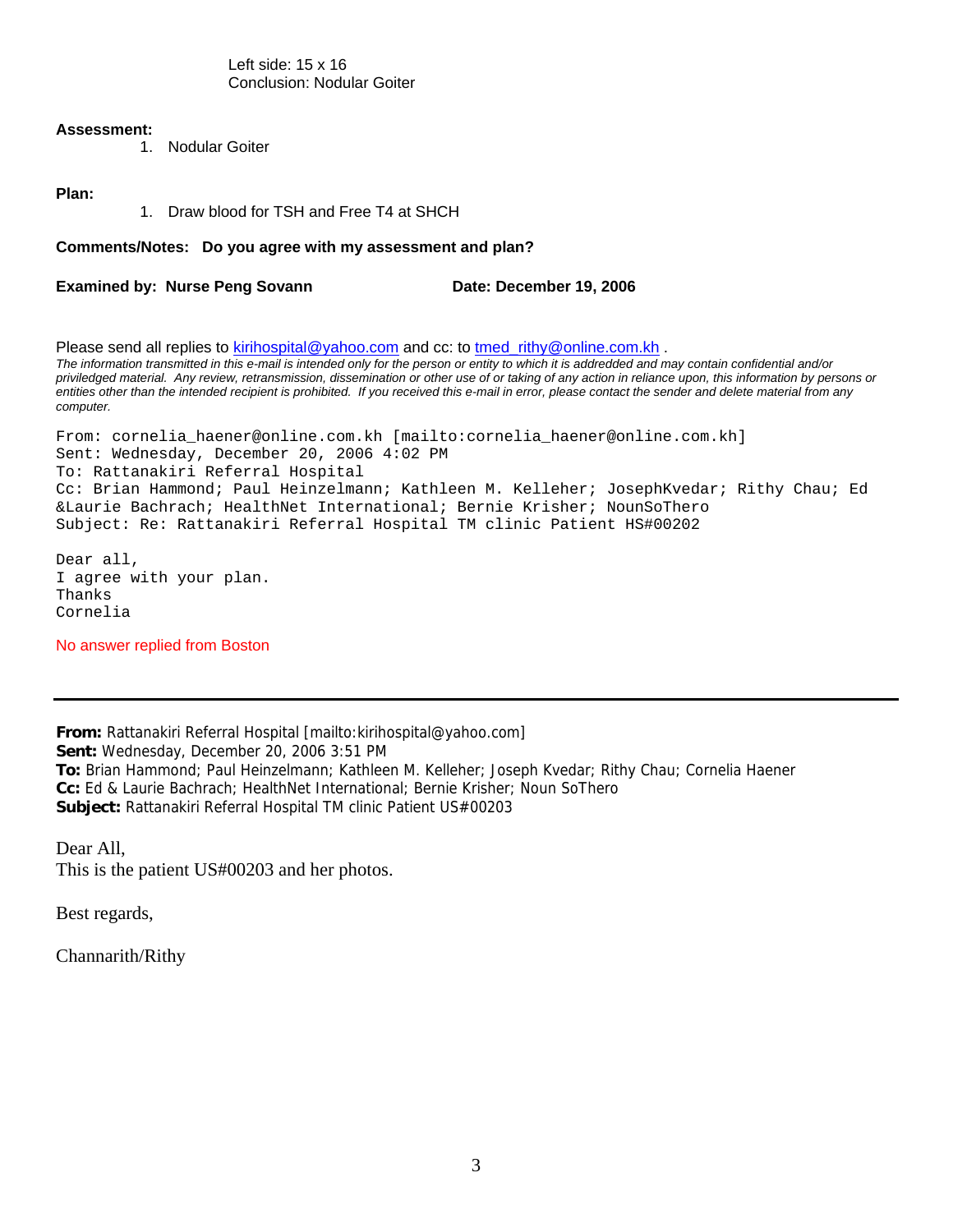

**Patient:** US#00203, 50F (Village IV)

**Chief Complaint:** Epigastric pain x 10d

**HPI:** 50F, housewife, came here complaining of epigastric pain x 10d. She presented with epigasric pain, abdominal discomfort, bloating after eating, burping with sour taste for sometime, no radiation, she didn't find any care just buy medication (antacid) from pharmacy taken prn she said she feels better but not heal. She denied of nausea, vomiting, dysphagia, passing stool with mucus or blood, fever, cough, dyspnea, palpitation, chest pain, edema.

**PMH:** Unremarkable

**Family Hx:** None

**Social Hx:** No smoking, drinking alcohol casually

**Medication:** None

**Allergies:** NKDA

**ROS:** 2y post menopause, She was told she has a small neck mass while she went to have check up at Viet Nam

**PE:** 

|  | Vital Signs: BP: 100/64  P: 78  R: 20  T: 36.5  Wt: 58Kg |  |  |  |  |
|--|----------------------------------------------------------|--|--|--|--|
|--|----------------------------------------------------------|--|--|--|--|

**General:** Look stable

**HEENT:** No oropharyngeal lesion, pink conjunctiva, thyroid enlargement about 2x3cm on left side, semi-hard, smooth, no tender, mobile on swallowing, regular border, no bruit, no lymph node palpable

**Chest:** CTA bilaterally, no rhonchi, no rale; HRRR, no murmur

**Abdomen:** Soft, no tender, no distension, (+) BS, no HSM, no scar

**Extrimity:** No edema, no rash, no lesion

**MS/Neuro:** MS+5/5, motor and sensory intact, DTRs +2/4, normal gait

**Lab/Studies Requests:** Neck Ultrasound Neck Ultrasound result: right side: 17 x 20 Left side: 17 x 18 Conclusion: Nodular Goiter

#### **Assessment:**

- 1. Nodular Goiter
- 2. Dyspepsia



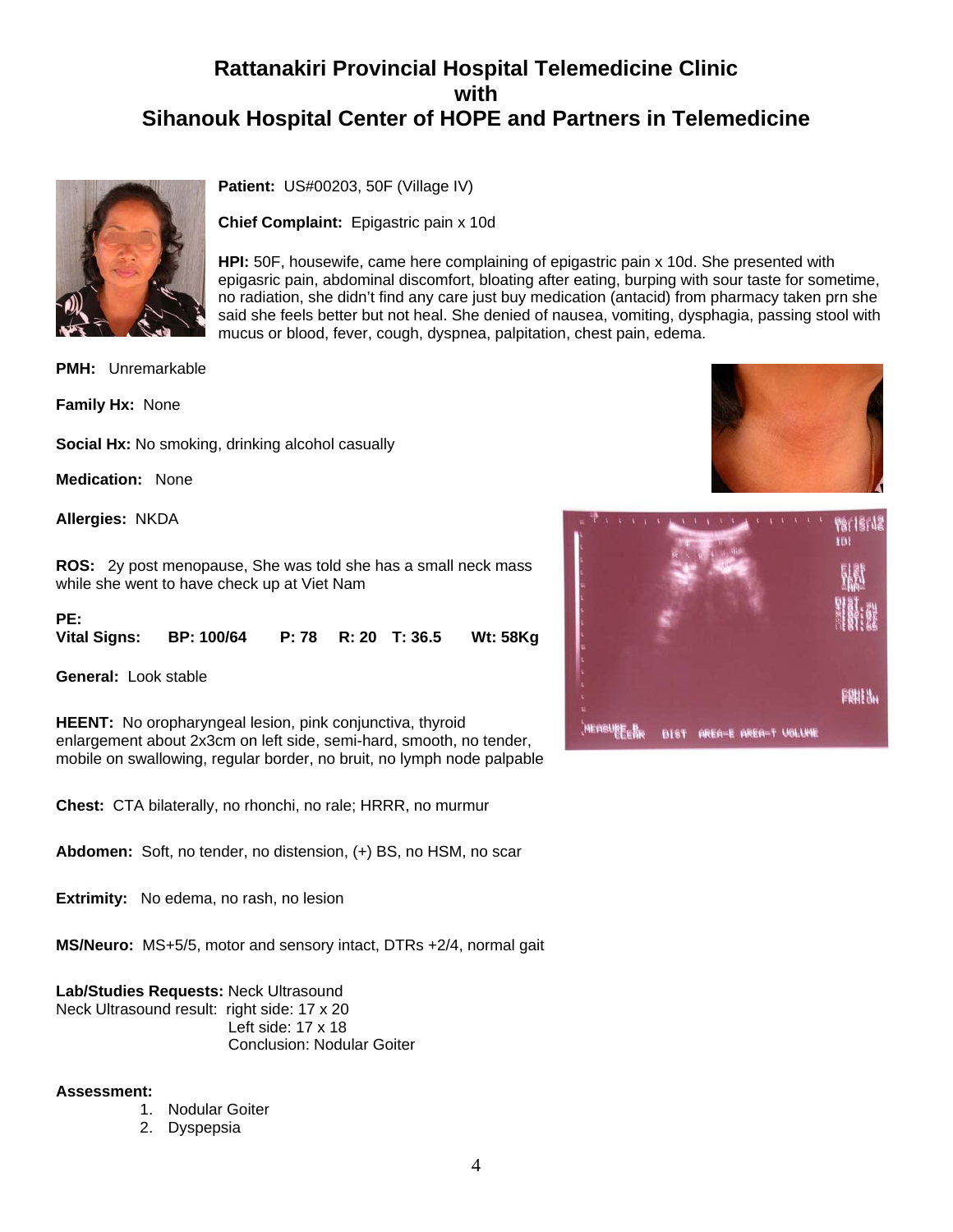#### **Plan:**

- 1. Famotidine 20mg 1t po qhs for one months
- 2. Do regular exercise, eat foot with fiber diet and drink 2 -3L water/d
- 3. Draw blood for TSH at SHCH

**Comments/Notes:** Do you agree with my assessment and plan?

Examined by: Nurse Peng Sovann Date: December 19, 2006

Please send all replies to [kirihospital@yahoo.com](mailto:kirihospital@yahoo.com) and cc: to tmed rithy@online.com.kh . *The information transmitted in this e-mail is intended only for the person or entity to which it is addredded and may contain confidential and/or priviledged material. Any review, retransmission, dissemination or other use of or taking of any action in reliance upon, this information by persons or entities other than the intended recipient is prohibited. If you received this e-mail in error, please contact the sender and delete material from any computer.* 

From: cornelia\_haener@online.com.kh [mailto:cornelia\_haener@online.com.kh] Sent: Wednesday, December 20, 2006 4:05 PM To: Rattanakiri Referral Hospital Cc: Brian Hammond; Paul Heinzelmann; Kathleen M. Kelleher; JosephKvedar; Rithy Chau; Ed &Laurie Bachrach; HealthNet International; Bernie Krisher; NounSoThero Subject: Re: Rattanakiri Referral Hospital TM clinic Patient US#00203

Dear all, I agree with the proposed plan. Kind regards Cornelia

**No answer replied from Boston** 

**From:** Rattanakiri Referral Hospital [mailto:kirihospital@yahoo.com] **Sent:** Wednesday, December 20, 2006 3:59 PM **To:** Brian Hammond; Paul Heinzelmann; Kathleen M. Kelleher; Joseph Kvedar; Rithy Chau **Cc:** Ed & Laurie Bachrach; HealthNet International; Bernie Krisher; Noun SoThero **Subject:** Rattanakiri Referral Hospital TM clinic Patient OT#00204

Dear All, This is the patient OT#00204 and her photos.

Best regards,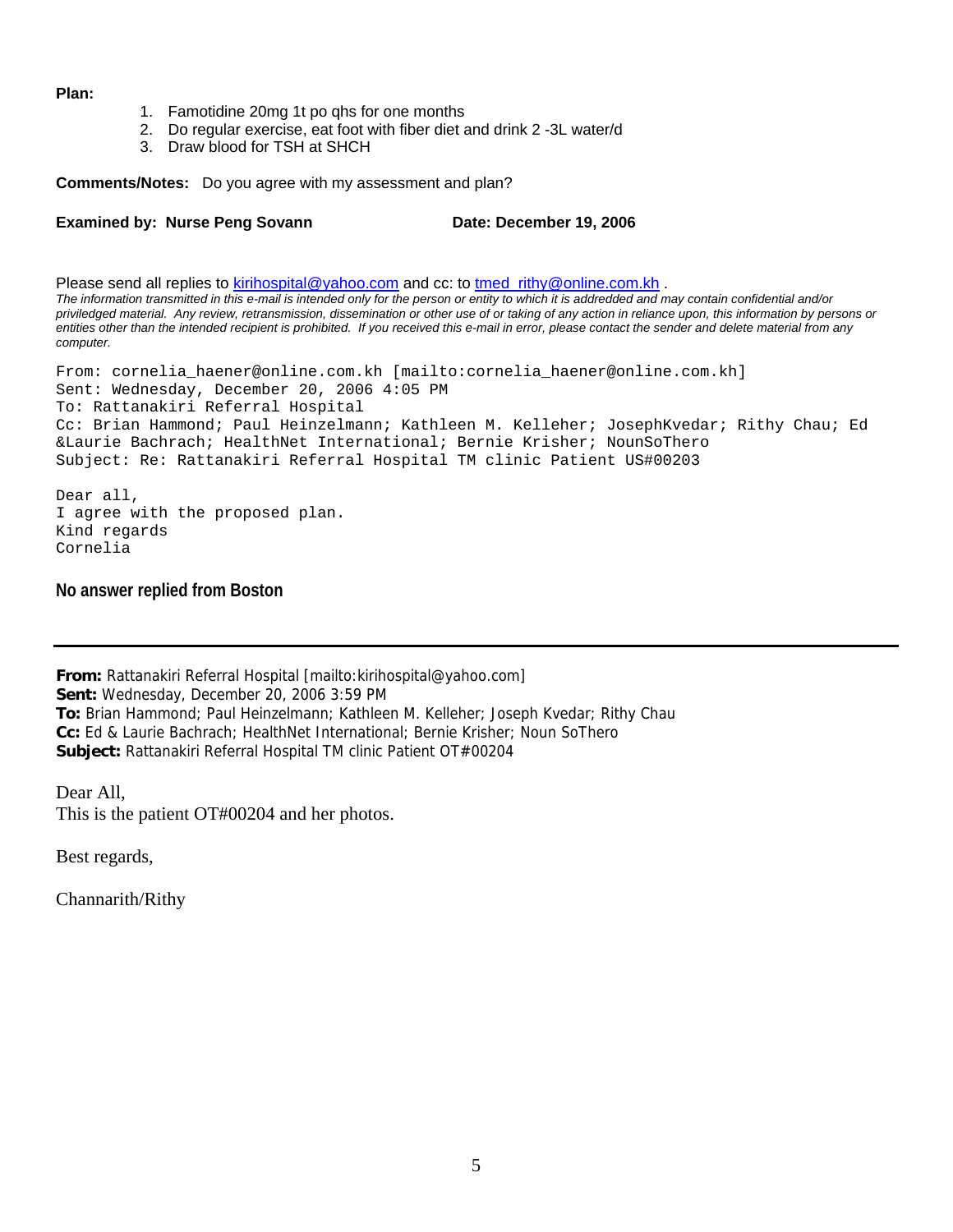

**Patient:** OT#00204, 47F (Village III)

**Chief Complaint:** Joint tenderness on both hands x 6months

**HPI:** 47F, housewife, came here complaining of joint tenderness of hands x 6months. She presented with symptoms of swelling, tenderness, stiffness, slight redness of MCP, PIP of left index finger a few days later it start to ring finger. When left hand got better it started to right hand. The symptoms attack only MCP and PIP of index and ring finger, other joints are normal. More stiff in morning and better in day time, relieved with activity on left hand

and worse with activity on right hand. On October 4, 2006, she presented with chest tightness, dizziness, fatigue, palpitation so she went to Viet Nam and was told she had HTN, cholesterol elevated and PID and treated with Amoxillin 500mg 1t bid, Clarythromycin 500mg 1t bid, Omeprazole 20mg 1t bid, Atorvastatin 1t qd, Perindopril 4mg 1t qd and follow up in one month but she didn't go for follow up because she doesn't have money. She denied of dizziness, fatigue, chest pain, fever, dyspnea, passing stool with mucus or blood, oliguria, hematuria, edema.

**PMH:** HTN, H pyloric PUD with complete treatment

**Family Hx:** None

**Social Hx:** No smoking, alcohol drinking casually

**Medication:** None

**Allergies:** NKDA

**ROS:** 10 post menopause

**PE: Vital Signs: BP: 130/86 P: 70 R: 20 T: 37 Wt: 75Kg Ht:1.55 BMI:32.9**

**General:** Look stable

**HEENT:** No oropharyngeal lesion, pink conjunctiva, no thyroid enlargement, no lymph node palpable, no bruit

**Chest:** CTA bilaterally, no rhonchi, no rale; HRRR, no murmur

**Abdomen:** Soft, no tender, no distension, (+) BS, no HSM, no scar

**Extrimity:** No edema, slight stiffness of index and ring finger of hands, slight swelling, no warmth, no redness, no deformity, full rang of motion

**MS/Neuro:** MS+5/5, motor and sensory intact, DTRs +2/4, normal gait

**Lab/Studies Requests:** Both hands x-ray (AP and lateral) attached

#### **Lab result on October 4, 2006**

| $BUN = 31$   |        | $[20 - 50]$   |
|--------------|--------|---------------|
| $Create = 1$ |        | $[0.5 - 1.6]$ |
| Glu          | $= 88$ | [70 - 110]    |



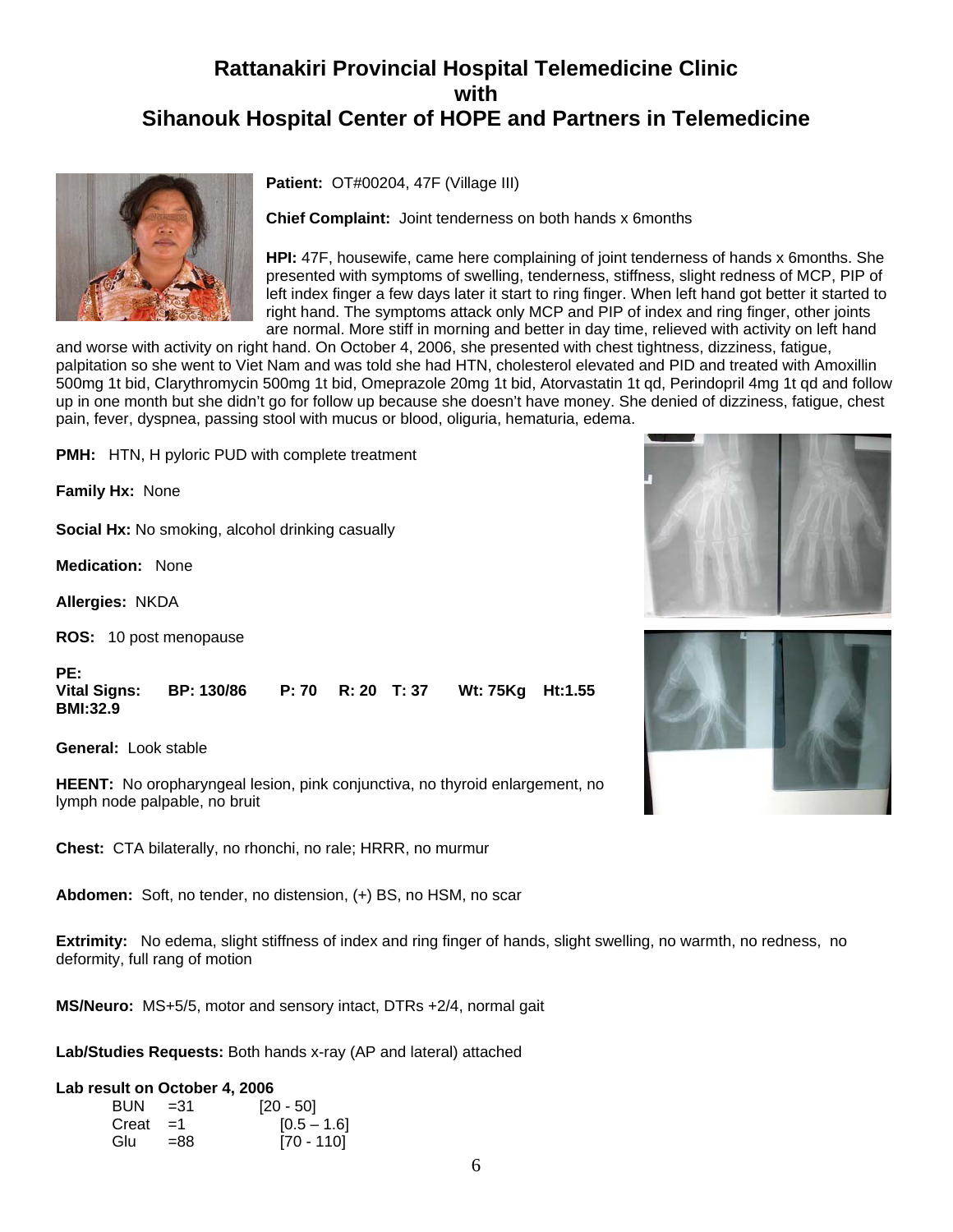| $T_{\rm L}$ Chol = 231 | $[130 - 200]$ |
|------------------------|---------------|
| $TG = 206$             | [< 165]       |
| $SGPT = 57$            | [<40]         |
| $SGPT = 44$            | [<40]         |
| $HDL-C = 46$           | [>40]         |
| $LDL-C = 145$          | [130]         |
| $VLDL = 40$            | $[10 - 30]$   |
| Gama GT= 64            | $[11 - 43]$   |
| Lym $=39\%$            |               |
| Mono $=5\%$            |               |
| Neut $=53\%$           |               |
| Eosino $=3\%$          |               |

#### **Assessment:**

- 1. History HTN
- 2. Rhumatoid arthritis??
- 3. Osteo Arthritis??
- 4. Obesity

#### **Plan:**

- 1. Recheck BP
- 2. Do regular exercise and eat low Na diet
- 3. Diflunisal 500mg 1t po bid for one month
- 4. Paracetamol 500mg 1t po qid for one month
- 5. Draw blood for CBC, Lyte, BUN, Creat, Chole, RF at SHCH

#### **Comments/Notes: Do you agree with my assessment and plan?**

#### **Examined by: Nurse Peng Sovann Commence Constrained Date: December 19, 2006**

Please send all replies to [kirihospital@yahoo.com](mailto:kirihospital@yahoo.com) and cc: to [tmed\\_rithy@online.com.kh](mailto:tmed_rithy@bigpond.com.kh) .

*The information transmitted in this e-mail is intended only for the person or entity to which it is addredded and may contain confidential and/or priviledged material. Any review, retransmission, dissemination or other use of or taking of any action in reliance upon, this information by persons or entities other than the intended recipient is prohibited. If you received this e-mail in error, please contact the sender and delete material from any computer.*

**From:** Cusick, Paul S.,M.D. [mailto:PCUSICK@PARTNERS.ORG] **Sent:** Thursday, December 28, 2006 6:30 AM **To:** Fiamma, Kathleen M.; kirihospital@yahoo.com **Cc:** tmed\_rithy@online.com.kh **Subject:** RE: Rattanakiri Referral Hospital TM clinic Patient OT#00204

This patient does not have evidence of deforming arthritis on her plain films or by your description of her exam.

I agree that paracetamol would be a good choice.

You need to be careful with the non steroidal anti inflammatory medications as they can impact her stomach and cause ulcers or gastritis.

I would agree to check her Rheumatoid Factor for any signs of inflammatory arthritis.

Good luck,

Paul Cusick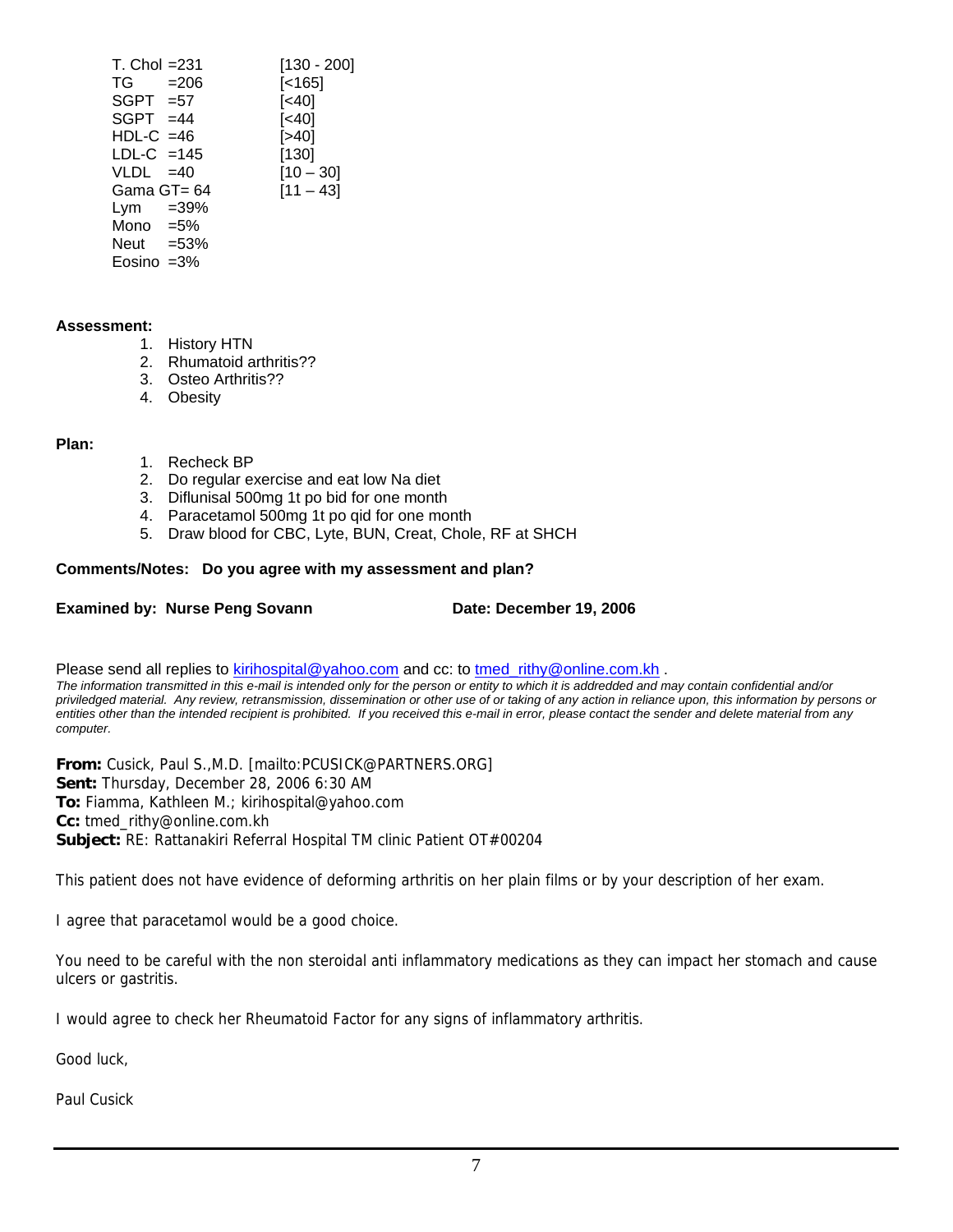**From:** Rattanakiri Referral Hospital [mailto:kirihospital@yahoo.com] **Sent:** Wednesday, December 20, 2006 4:02 PM **To:** Brian Hammond; Paul Heinzelmann; Kathleen M. Kelleher; Joseph Kvedar; Rithy Chau **Cc:** Ed & Laurie Bachrach; HealthNet International; Bernie Krisher; Noun SoThero **Subject:** Rattanakiri Referral Hospital TM clinic Patient PY#00205

Dear All, This is the patient PY#00205 and her photos.

Best regards,

Channarith/Rithy

### **Rattanakiri Provincial Hospital Telemedicine Clinic with Sihanouk Hospital Center of HOPE and Partners in Telemedicine**



**Patient:** PY#00205, 49F (Village I)

**Chief Complaint:** Neck tension and HA x 1y

**HPI:** 49F, rice seller, came here complaining of neck tension and HA x 1y. She presented with symptoms of neck tension, HA, pressure like, dizziness, diaphoresis, blurred vision, so she went to private clinic for BP check (SBP: 160). She didn't find any medical care. She feel better but still neck tension and HA, and in this month she bought Chinese medication(Anti HTN medication) and taken prn and came to us today. Now she feels better but still HA and neck tension. She denied

syncope, oliguria, dysuria, hematuria, edema.

**PMH:** PTB with complete treatment in 1995

**Family Hx:** None

**Social Hx:** No smoking, no alcohol drinking

**Medication:** Chinese medication for HTN prn (taken last night)

**Allergies:** NKDA

**ROS:** None

**PE:** 

**Vital Signs: BP: 120/62 P: 74 R: 20 T: 36.5 Wt: 49Kg**

**General:** Look stable

**HEENT:** No oropharyngeal lesion, pink conjunctiva, no thyroid enlargement, no lymph node palpable

**Chest:** CTA bilaterally, no rhonchi, no rale; HRRR, no murmur

**Abdomen:** Soft, no tender, no distension, (+) BS, no HSM, no scar

**Extrimity:** No edema, no rash, no lesion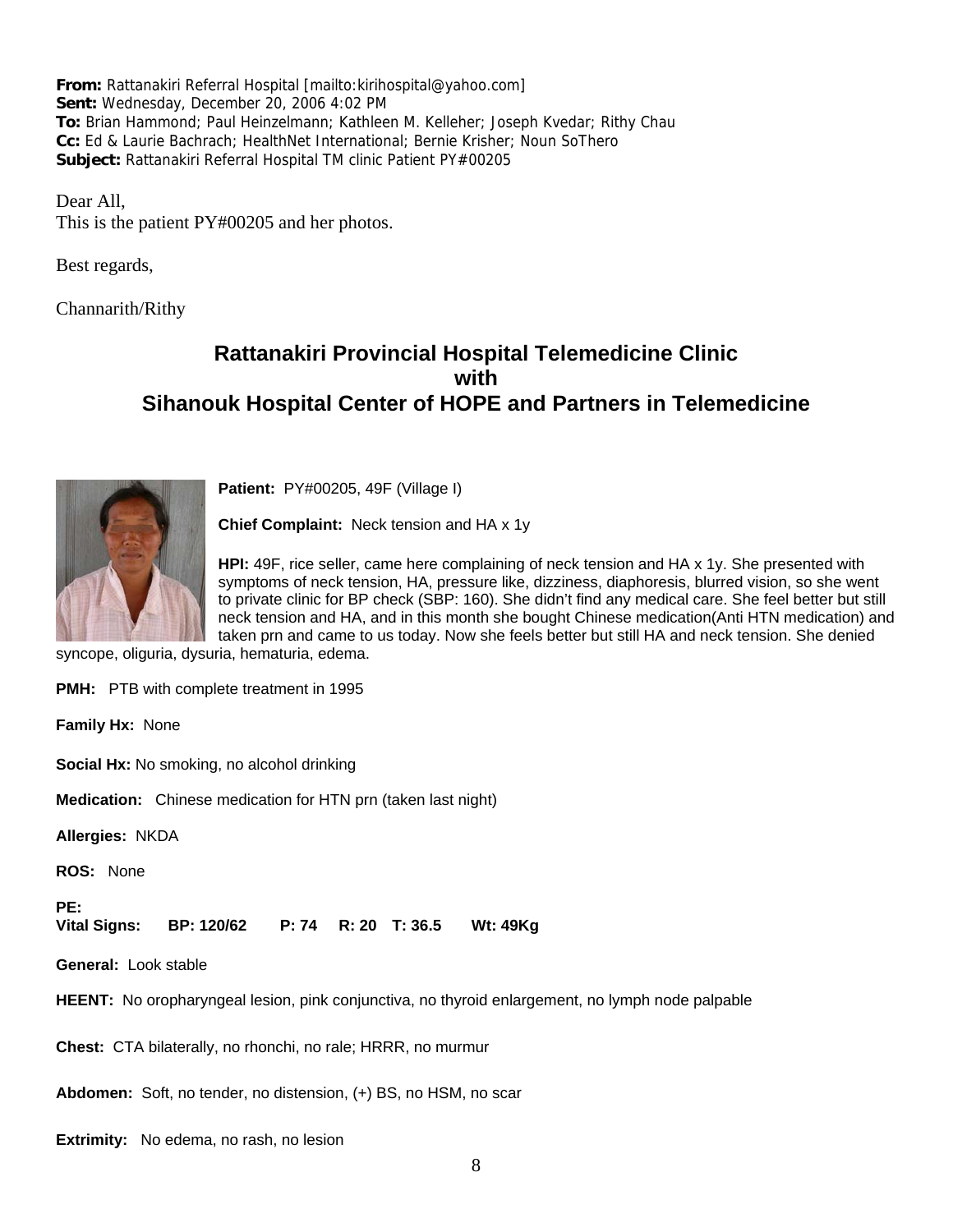**MS/Neuro:** MS+5/5, motor and sensory intact, DTRs +2/4, normal gait

#### **Lab/Studies Requests:** None

#### **Assessment:**

- 1. History HTN with prn drug
- 2. Tension HA

#### **Plan:**

- 1. Stop medication, recheck BP
- 2. Paracetamol 500mg 1t po qid prn HA

#### **Comments/Notes: Do you agree with my assessment and plan?**

**Examined by: Nurse Peng Sovann Date: December 19, 2006** 

Please send all replies to [kirihospital@yahoo.com](mailto:kirihospital@yahoo.com) and cc: to [tmed\\_rithy@online.com.kh](mailto:tmed_rithy@bigpond.com.kh) . *The information transmitted in this e-mail is intended only for the person or entity to which it is addredded and may contain confidential and/or priviledged material. Any review, retransmission, dissemination or other use of or taking of any action in reliance upon, this information by persons or entities other than the intended recipient is prohibited. If you received this e-mail in error, please contact the sender and delete material from any computer.*

**From:** Cusick, Paul S.,M.D. [mailto:PCUSICK@PARTNERS.ORG] **Sent:** Thursday, December 28, 2006 6:32 AM **To:** Fiamma, Kathleen M.; kirihospital@yahoo.com **Cc:** tmed\_rithy@online.com.kh **Subject:** RE: Rattanakiri Referral Hospital TM clinic Patient PY#00205

I agree with you that you need to reassess her blood pressure off of any medications. I would also use paracetomal and heat to her neck for headache and neck pain.

Best of luck

Paul

**From:** Rattanakiri Referral Hospital [mailto:kirihospital@yahoo.com] **Sent:** Wednesday, December 20, 2006 4:08 PM **To:** Brian Hammond; Paul Heinzelmann; Kathleen M. Kelleher; Joseph Kvedar; Rithy Chau **Cc:** Ed & Laurie Bachrach; HealthNet International; Bernie Krisher; Noun SoThero **Subject:** Rattanakiri Referral Hospital TM clinic Patient UY#00206

Dear All, This is the patient UY#00206 and his photos.

Best regards,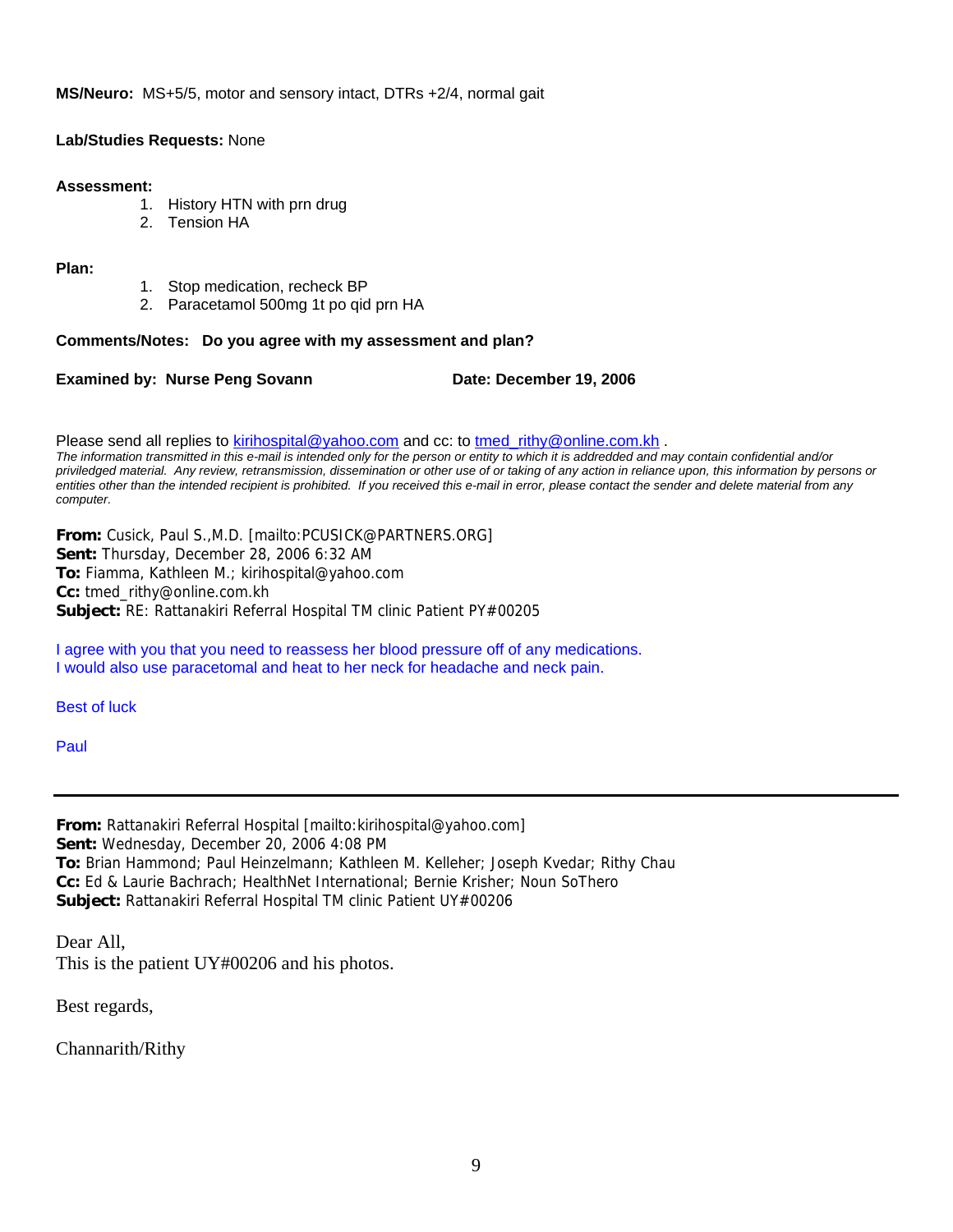**HPI:** 12M, student grad 4, brought to us complaining of dyspnea on exertion and palpitation x 3y. He presented with symptoms of fever, cough with white sputum, sneezing, dyspnea on exertion (running 10mn), palpitation, better after resting 2mn. He got cold easily more often and didn't' find any medical care, He denied of HA, chest pain, oliguria, hematuria, passing stool with mucus or



**PMH:** Unremarkable

**Family Hx:** None

**Social Hx:** Student grad 4, no smoking, no alcohol drinking

blood, edema.

**Patient:** UY#00206, 12M (Village III)

**Chief Complaint:** Dyspnea and palpitation x 3y

**Medication:** None

**Allergies:** NKDA

**ROS:**

#### **PE:**

**Vital Signs: BP: 98/50 P: 70 R: 20 T: 37 Wt: 26Kg O2sat 97%**

**General:** Look stable, skinny



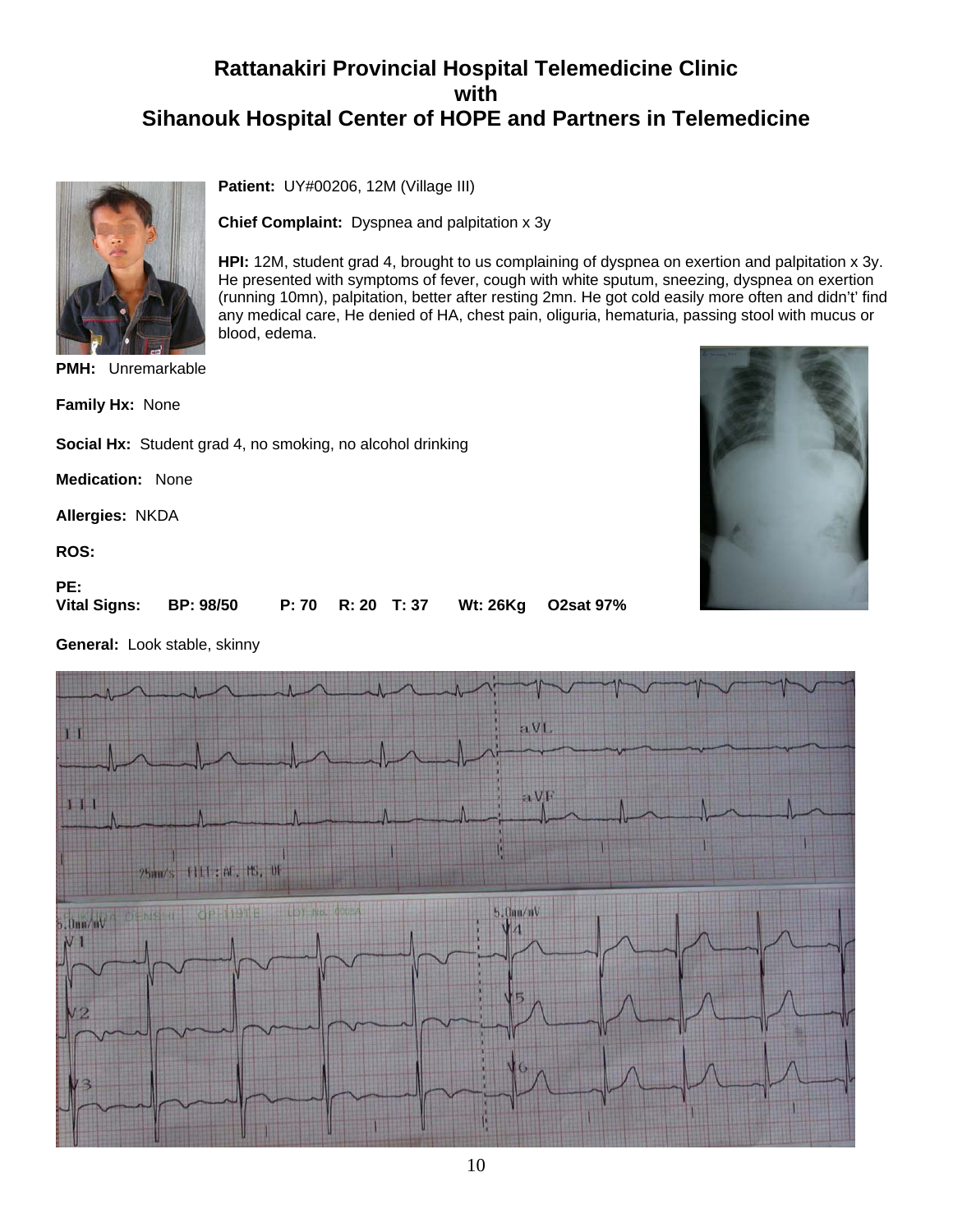**HEENT:** No oropharyngeal lesion, pink conjunctiva, no thyroid enlargement, no lymph node palpable, no bruit, TM clear bilaterally

**Chest:** CTA bilaterally, no rhonchi, no rale; HRR, with skip beat, no murmur

**Abdomen:** Soft, no tender, no distension, (+) BS, no HSM

**Extrimity:** No edema

**MS/Neuro:** MS+5/5, motor and sensory intact, DTRs +2/4, normal gait

**Lab/Studies Requests:** CXR and EKG attached

#### **Assessment:**

- 1. Allergic Rhinitis
- 2. Asthma??
- 3. PTB??
- 4. Malnutrition

#### **Plan:**

- 1. Albuterol Inhaler 2 puffs bid prn for one month
- 2. MTV 1t po qd for one month
- 3. Do AFB smear at Local Hospital

#### **Comments/Notes: Do you agree with my assessment and plan?**

#### **Examined by: Nurse Peng Sovann Date: December 19, 2006**

Please send all replies to [kirihospital@yahoo.com](mailto:kirihospital@yahoo.com) and cc: to tmed rithy@online.com.kh .

*The information transmitted in this e-mail is intended only for the person or entity to which it is addredded and may contain confidential and/or priviledged material. Any review, retransmission, dissemination or other use of or taking of any action in reliance upon, this information by persons or entities other than the intended recipient is prohibited. If you received this e-mail in error, please contact the sender and delete material from any computer.*

**From:** Rattanakiri Referral Hospital [mailto:kirihospital@yahoo.com] **Sent:** Wednesday, December 20, 2006 4:14 PM **To:** Brian Hammond; Paul Heinzelmann; Kathleen M. Kelleher; Joseph Kvedar; Rithy Chau **Cc:** Ed & Laurie Bachrach; HealthNet International; Bernie Krisher; Noun SoThero **Subject:** Rattanakiri Referral Hospital TM clinic Patient SS#00209

Dear All, This is the patient SS#00209 and her photos.

Best regards,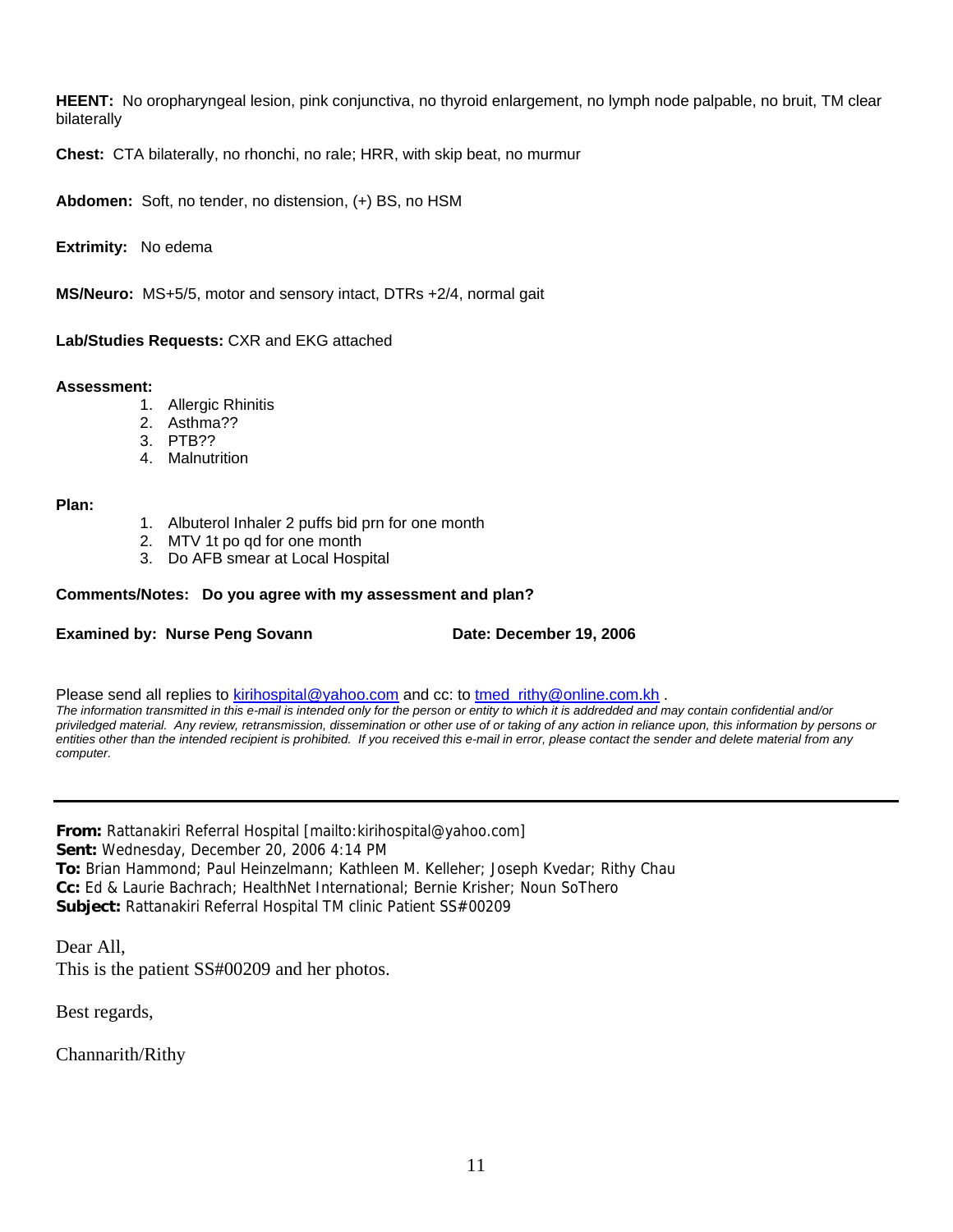

**Patient:** SS#00209, 54F (Village I)

**Chief Complaint:** Epigastric pain x 10y

**HPI:** 54F, housewife, came here complaining of epigastric pain x 10y. First she presented with symptoms of epigastric pain, burning sensation, burping with sour taste in morning, after eating, relieved by antacid. The epigastric pain recurred every one or two months after and she bought antacid taking prn since then. In this week, she presented the epigastric pain, burning sensation, burping with sours taste, nausea, and vomit for sometime. She denied of dysphagia, passing stool with mucus or blood, oliguria, dysuria, hematuria, edema.

**PMH:** Unremarkable **Family Hx:** None **Social Hx:** No smoking, no alcohol drinking **Medication:** Antacid prn **Allergies:** NKDA **ROS:** 3y post menopause **PE: Vital Signs: BP: 108/60 P: 68 R: 20 T: 37 Wt: 60Kg General:** Look stable **HEENT:** No oropharyngeal lesion, pink conjunctiva, no thyroid enlargement, no lymph node palpable, no bruit **Chest:** CTA bilaterally, no rhonchi, no rale; HRRR, no murmur **Abdomen:** Soft, no tender, no distension, (+) BS, no HSM **Extrimity:** No edema, no lesion, no rash **MS/Neuro:** MS+5/5, motor and sensory intact, DTRs +2/4, normal gait **Lab/Studies Requests:** None

#### **Assessment:**

1. GERD

**Plan:**

- 1. Omeprazole 20mg 1t po qhs for two months
- 2. Metochlorpramide 10mg 1t po bid for 15d
- 3. GERD Prevention education

#### **Comments/Notes: Do you agree with my assessment and plan?**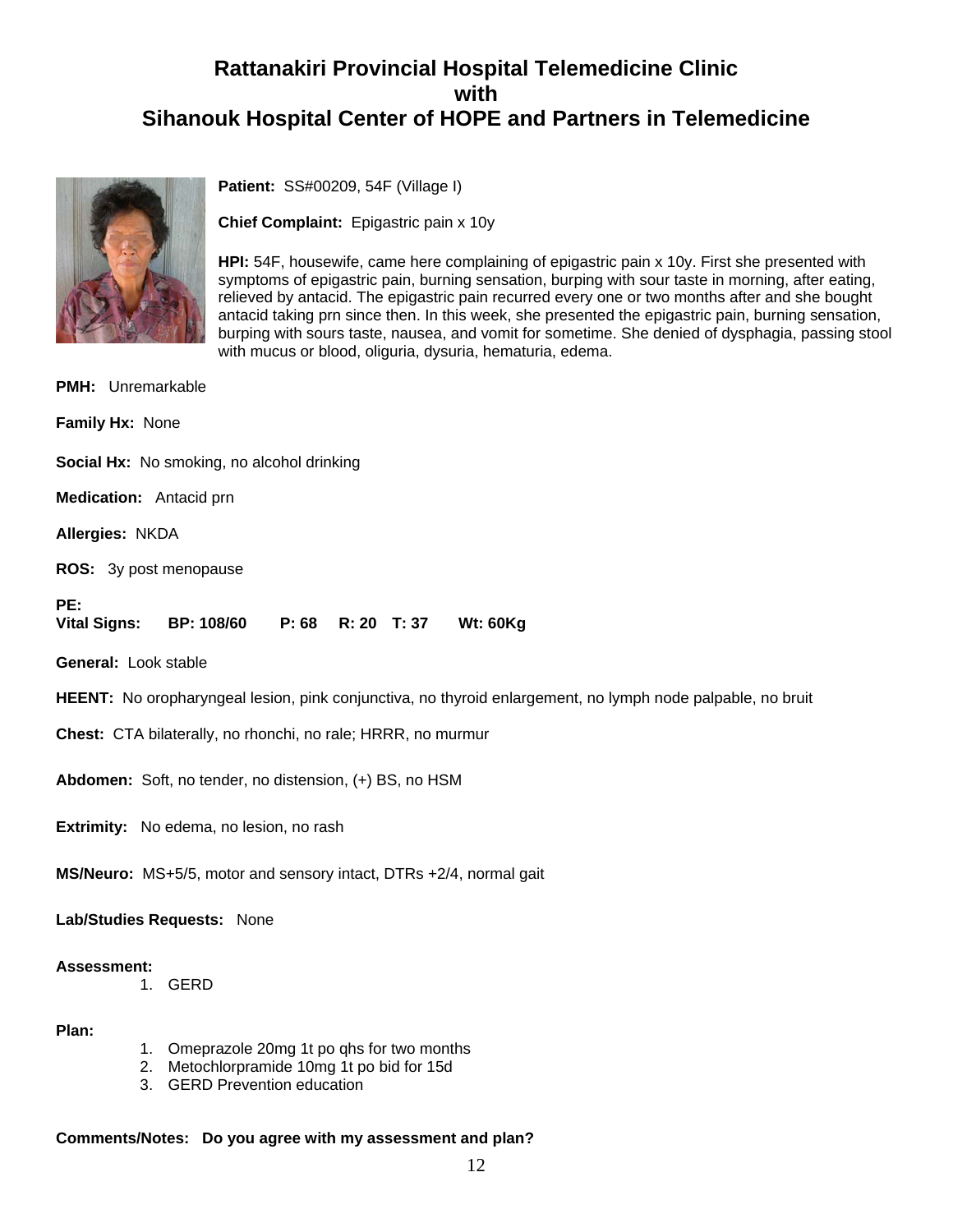#### **Examined by: Nurse Peng Sovann Date: December 19, 2006**

Please send all replies to [kirihospital@yahoo.com](mailto:kirihospital@yahoo.com) and cc: to tmed rithy@online.com.kh . *The information transmitted in this e-mail is intended only for the person or entity to which it is addredded and may contain confidential and/or priviledged material. Any review, retransmission, dissemination or other use of or taking of any action in reliance upon, this information by persons or entities other than the intended recipient is prohibited. If you received this e-mail in error, please contact the sender and delete material from any computer.*

**From:** Cusick, Paul S.,M.D. [mailto:PCUSICK@PARTNERS.ORG] **Sent:** Thursday, December 28, 2006 6:23 AM **To:** Fiamma, Kathleen M.; kirihospital@yahoo.com **Cc:** tmed\_rithy@online.com.kh **Subject:** RE: Rattanakiri Referral Hospital TM clinic Patient SS#00209

I agree with your plan to recheck the blood pressure off of the medication and to treat GERD with diet and proton pump inhibitor and promotility agent.

Good luck

Paul

**From:** Rattanakiri Referral Hospital [mailto:kirihospital@yahoo.com] **Sent:** Wednesday, December 20, 2006 4:35 PM **To:** Brian Hammond; Paul Heinzelmann; Kathleen M. Kelleher; Joseph Kvedar; Rithy Chau **Cc:** Ed & Laurie Bachrach; HealthNet International; Bernie Krisher; Noun SoThero **Subject:** Rattanakiri Referral Hospital TM clinic Patient PC#00211

Dear All, This is the patient PC#00211 and her photos.

Best regards,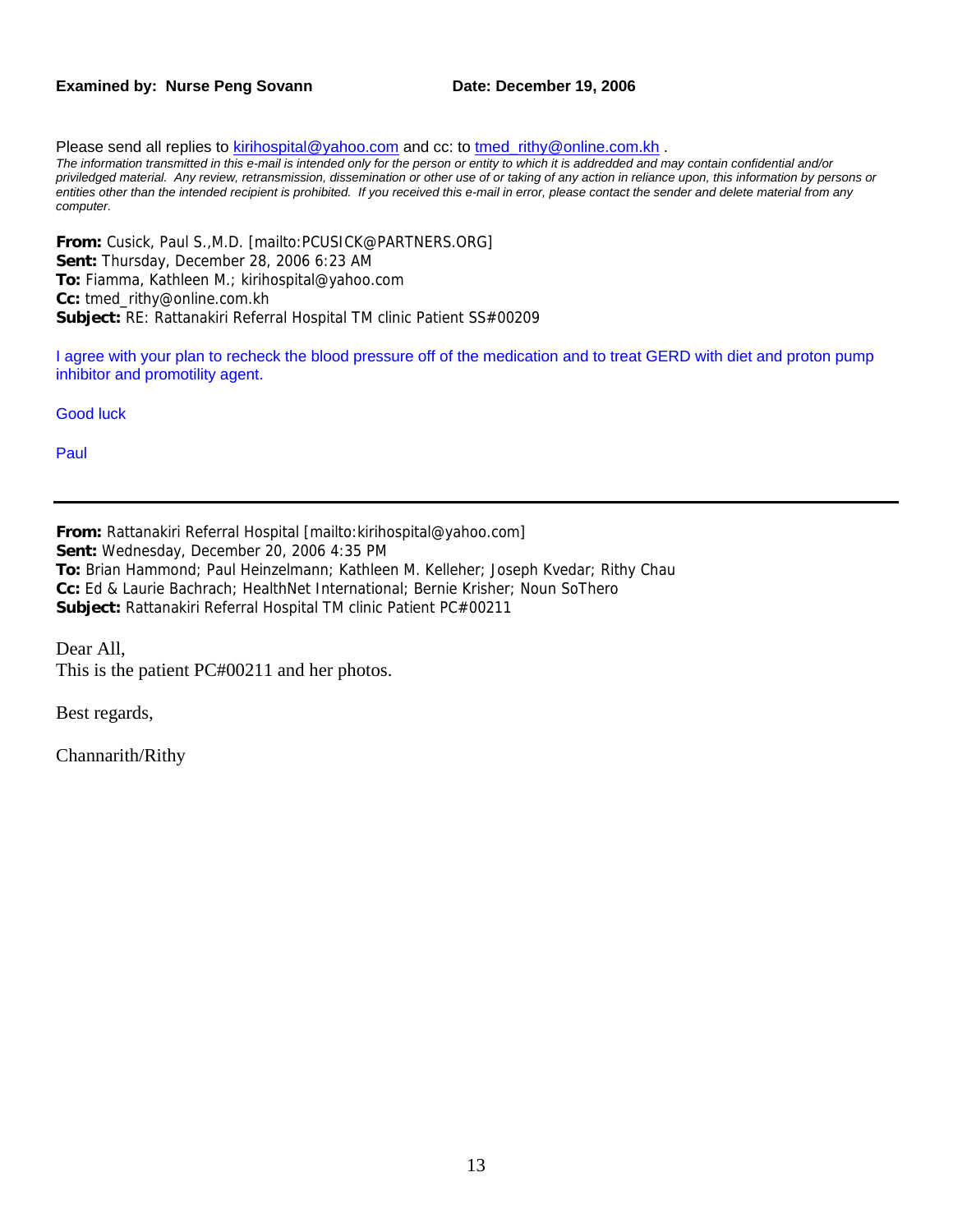

**Patient:** PC#00211, 26F (Cha Ung Village)

**Chief Complaint:** Seizure x 13Y

**HPI:** 26F, farmer, came here complaining of seizure x 13y. During she was 13y old, she presented with symptoms of fever, HA, palpitation, dizziness, contraction of muscle start from right hand to arm then the body, toni-clonic seizure, foaming in mouth about five minutes. The seizure happened three times a day, only one day a year. She has presented with seizure every year and also complaint that she sees and hears something but she try to find that but nothing. She went to

local NGO for treatment but seizure still present.

| <b>PMH:</b> Unremarkable                                                         |
|----------------------------------------------------------------------------------|
| <b>Family Hx: None</b>                                                           |
| <b>Social Hx:</b> No smoking, no alcohol drinking                                |
| <b>Medication: None</b>                                                          |
| <b>Allergies: NKDA</b>                                                           |
| ROS: Left popliteal varicose vein, regular period, no trauma                     |
| PE:<br>Vital Signs:<br>BP: 108/60<br>R: 20 T: 37<br>P: 94<br>Wt: 38Kg O2sat: 97% |
| <b>General:</b> Look sick                                                        |

**HEENT:** No oropharyngeal lesion, pink conjunctiva, no thyroid enlargement, no lymph node palpable, no bruit

**Chest:** CTA bilaterally, no rhonchi, no rale; HRRR, no murmur

**Abdomen:** Soft, no tender, no distension, (+) BS, no HSM

**Extrimity:** No edema, varicose vein of left popliteal

**MS/Neuro:** MS+5/5, motor and sensory intact, DTRs +2/4, normal gait

**Lab/Studies Requests:** CBC, Lyte, BUN, Creat, LFT at Local Hospital

| Lab result  |                          |
|-------------|--------------------------|
| WBC         | $=$ 8500/mm <sup>3</sup> |
| RBC         | $=4000000/mm3$           |
| Hb          | =16                      |
| Ht          | $=41$                    |
| Eosinophil  | $=04%$                   |
| Neutrorphil | $= 55%$                  |
| Lymphocyte  | $=39%$                   |
| Monocyte    | $=02%$                   |
| Nа          | $[135 - 155]$<br>$=157$  |
| ĸ           | $[3.6 - 5.5]$<br>$= 5.7$ |
| BUN         | $= 22.4$<br>$[10 - 50]$  |

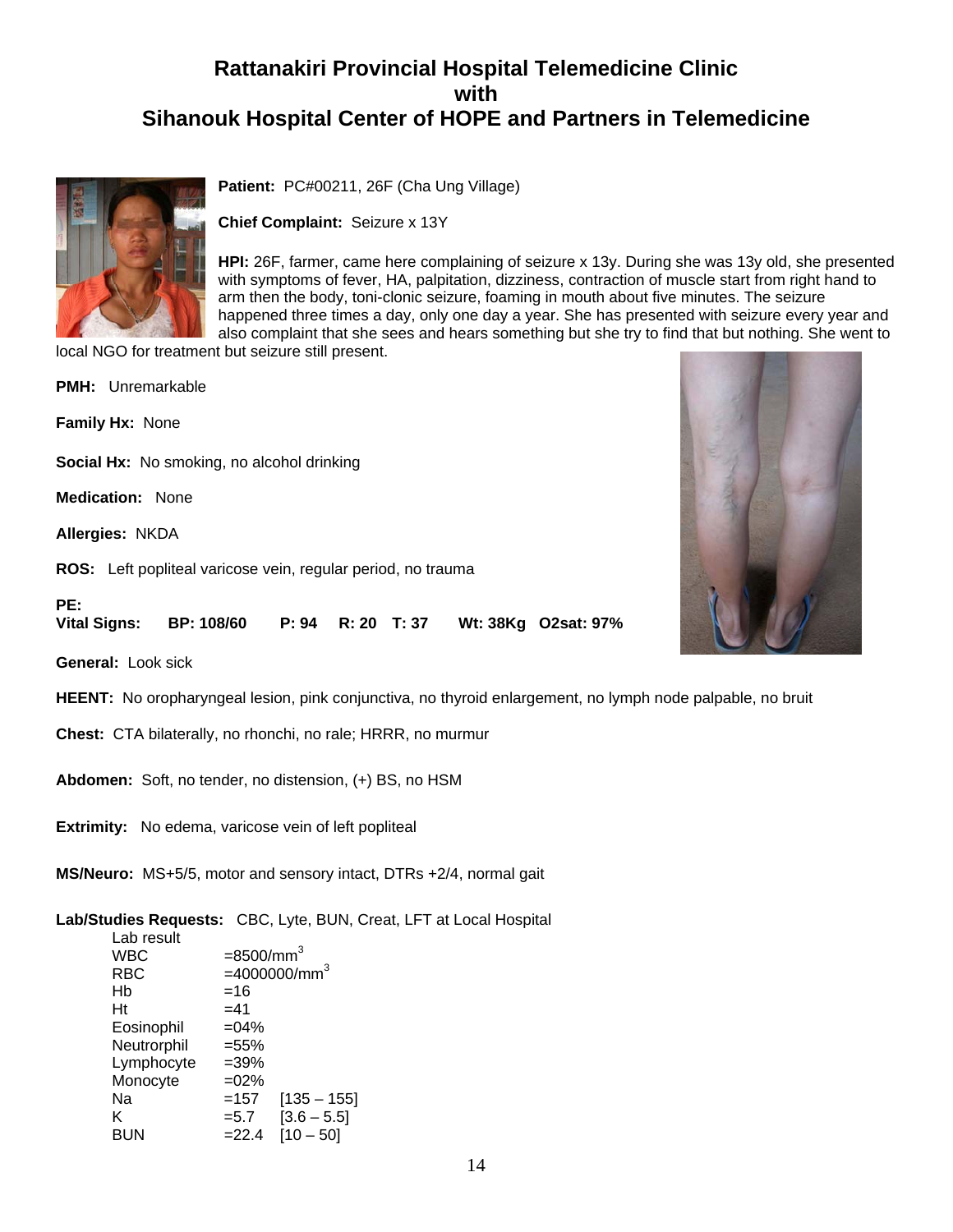| Creat       |        | $=1.3$ [0.6 - 1.1]       |
|-------------|--------|--------------------------|
| <b>SGOT</b> | $= 25$ | $\left[ \leq 31 \right]$ |
| <b>SGPT</b> | $=30$  | $\left[ < 32 \right]$    |

#### **Assessment:**

- 1. Epilepsy
- 2. Left Popliteal Varicose Vein

#### **Plan:**

1. Phenytoin 100mg 1t po qd for one month

#### **Comments/Notes: Do you agree with my assessment and plan?**

**Examined by: Nurse Peng Sovann Date: December 19, 2006** 

Please send all replies to [kirihospital@yahoo.com](mailto:kirihospital@yahoo.com) and cc: to tmed rithy@online.com.kh . *The information transmitted in this e-mail is intended only for the person or entity to which it is addredded and may contain confidential and/or priviledged material. Any review, retransmission, dissemination or other use of or taking of any action in reliance upon, this information by persons or entities other than the intended recipient is prohibited. If you received this e-mail in error, please contact the sender and delete material from any computer.* 

**From:** Rattanakiri Referral Hospital [mailto:kirihospital@yahoo.com] **Sent:** Wednesday, December 20, 2006 4:41 PM **To:** Brian Hammond; Paul Heinzelmann; Kathleen M. Kelleher; Joseph Kvedar; Rithy Chau; Cornelia Haener **Cc:** Ed & Laurie Bachrach; HealthNet International; Bernie Krisher; Noun SoThero **Subject:** Rattanakiri Referral Hospital TM clinic Patient NS#00214

Dear All, Here is the last case patient NS#00214 and her photos.

Best regards,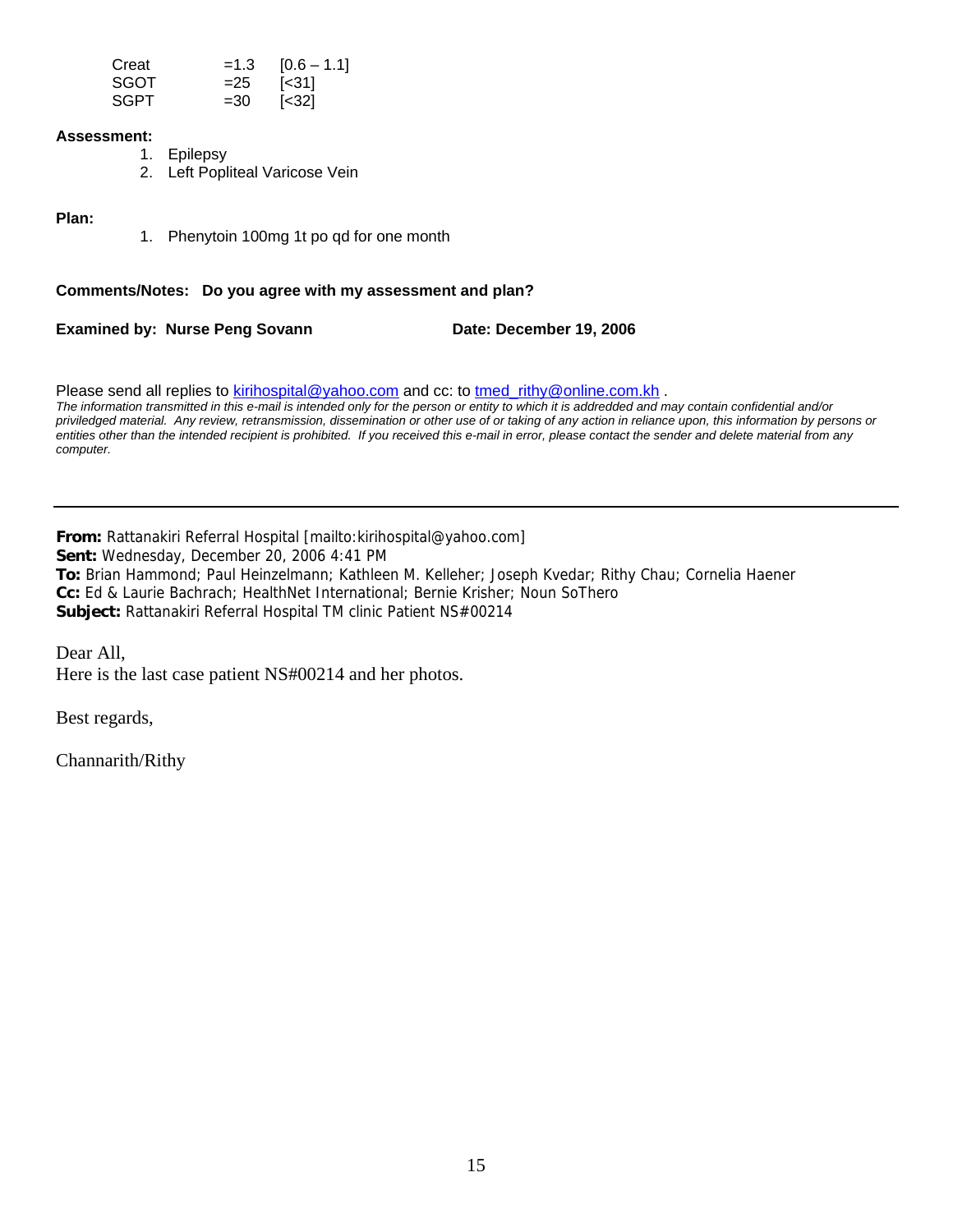

**Patient:** NS#00214, 14F (Village III)

**Chief Complaint:** Neck mass x 2Y

**HPI:** 14F, student grad 4, brought to us complaining of neck mass x 2Y. She presented a small mass about 1 x 2cm on right post auricular without erythema, tender, swelling. Three months later, it developed to about 2x3cm then other masses developed under right ear and right neck. She was brought to hospital and given treatment with some medication but not better and also seek treatment with traditional healer but it still developed from day to day. She denied of tender, erythema, swelling, cugh, dyspnea, dysphagia.

**PMH:** Unremarkable

**Family Hx:** None

**Social Hx:** Student grad 4, no smoking, no alcohol drinking

**Medication:** None

**Allergies:** NKDA

**ROS:** none

#### **PE:**

**Vital Signs: BP: 100/54 P: 78 R: 20 T: 37 Wt: Kg**

**General:** Look stable

**HEENT:** No oropharyngeal lesion, pink conjunctiva, mass about 8x10cm on right post auricular; mass about 10x13cm on right neck and many small masses nearby, hard, no tender, no erythema, irregular border, no other lymph node palpable

**Chest:** CTA bilaterally, no rhonchi, no rale; HRRR, no murmur

**Abdomen:** Soft, no tender, no distension, (+) BS, no HSM

**Extrimity:** No edema, no rash, no lesion

**MS/Neuro:** MS+5/5, motor and sensory intact, DTRs +2/4, normal gait

**Lab/Studies Requests:** CXR and Neck Ultrasound attached Result of Neck ultrasound:

Conclusion: Right Neck Tumor

#### **Assessment:**

- 1. Right Neck Tumor/Carcinoma
- 2. TB Lymphoma??
- 3. Right Parotid Tumor??







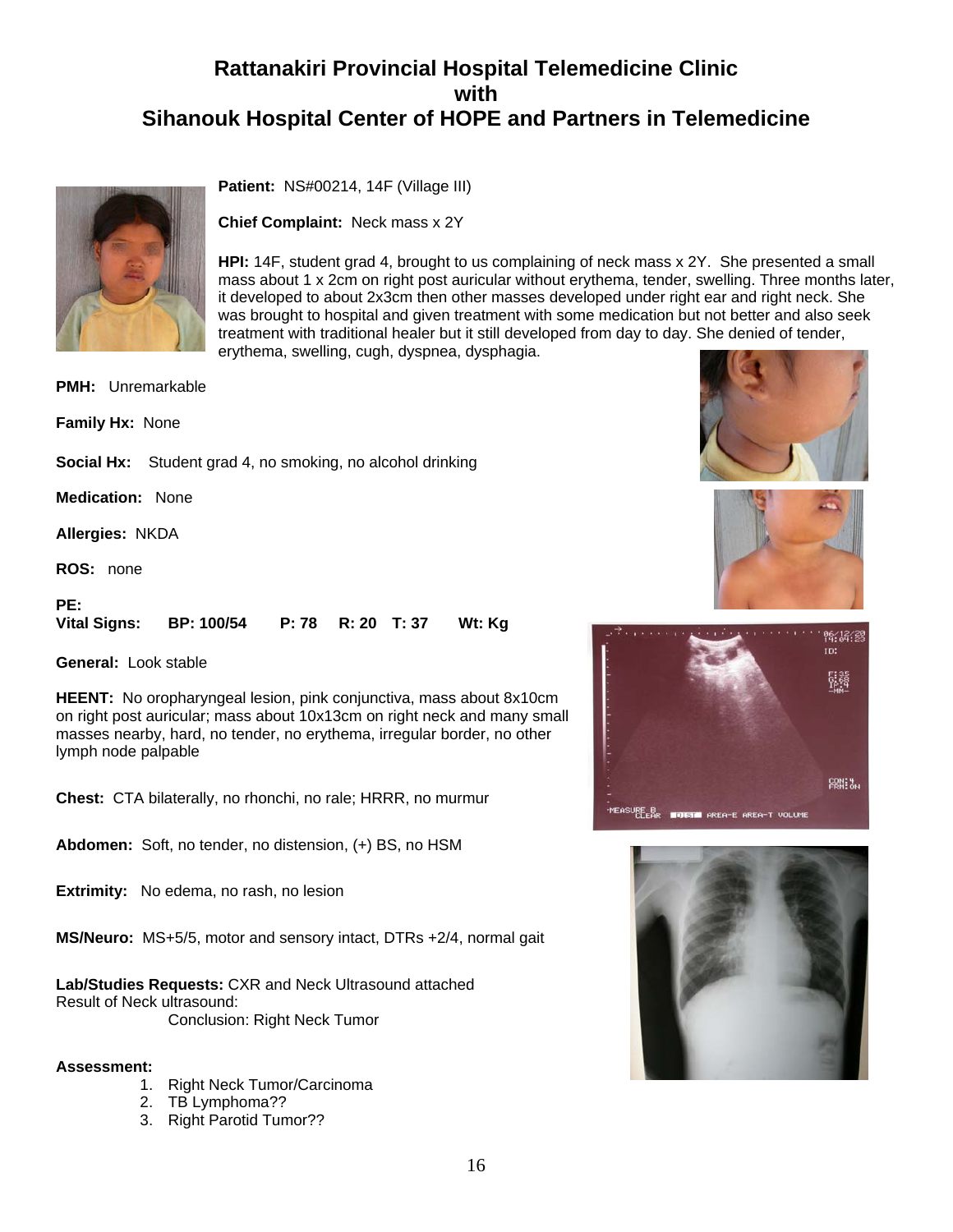**Plan:**

1. Can we refer her to SHCH for consultation for surgery?

#### **Comments/Notes: Do you agree with my assessment and plan?**

#### Examined by: Nurse Peng Sovann Date: December 20, 2006

Please send all replies to [kirihospital@yahoo.com](mailto:kirihospital@yahoo.com) and cc: to [tmed\\_rithy@online.com.kh](mailto:tmed_rithy@bigpond.com.kh) . *The information transmitted in this e-mail is intended only for the person or entity to which it is addredded and may contain confidential and/or priviledged material. Any review, retransmission, dissemination or other use of or taking of any action in reliance upon, this information by persons or entities other than the intended recipient is prohibited. If you received this e-mail in error, please contact the sender and delete material from any computer.* 

From: cornelia\_haener@online.com.kh [mailto:cornelia\_haener@online.com.kh] Sent: Thursday, December 21, 2006 12:02 PM To: Rattanakiri Referral Hospital Cc: Brian Hammond; Paul Heinzelmann; Kathleen M. Kelleher; JosephKvedar; Rithy Chau; Ed &Laurie Bachrach; HealthNet International; Bernie Krisher; NounSoThero Subject: Re: Rattanakiri Referral Hospital TM clinic Patient NS#00214

Dear all, thanks for the work up. Good assessment and DDx. Would it be possible to do a fine needle aspiration cytology or even a small biopsy in Ratanakiri? Any sign of TB on the chest X-ray? Do you have any RTV test? Try to do as many tests as possible in Ratanakiri. Thanks Cornelia

**From:** Rattanakiri Referral Hospital [mailto:kirihospital@yahoo.com] **Sent:** Thursday, December 21, 2006 3:48 PM **To:** Kathleen M. Kelleher **Cc:** Bernie Krisher; Noun So Thero; Joseph Kvedar; Paul Heinzelmann; Paul J. M.D. Heinzelmann; Gary Jacques; Rithy Chau **Subject:** Cases of telemedicine at Rattanakiri

Dear kathy,

What happen with telemedicine partner in Boston. In this month I have sent you 8 cases but I did not receive anything from you.Please let me know if you did not receive the cases I have sent so that I can resent its to you. Thank you, Best regards,

**Channarith** 

**From:** Fiamma, Kathleen M. [mailto:KFIAMMA@PARTNERS.ORG] **Sent:** Thursday, December 21, 2006 7:06 PM **To:** Rattanakiri Referral Hospital **Cc:** Bernie Krisher; Noun So Thero; Kvedar, Joseph Charles,M.D.; Paul Heinzelmann; Heinzelmann, Paul J.,M.D.; Gary Jacques; Rithy Chau **Subject:** RE: Cases of telemedicine at Rattanakiri

Hello Channarith:

Thank you for your message. I did not receive any cases yesterday, although I was expecting them. Please resend and I will send them to our doctors today.

Best regards, Kathy Fiamma 617-726-1051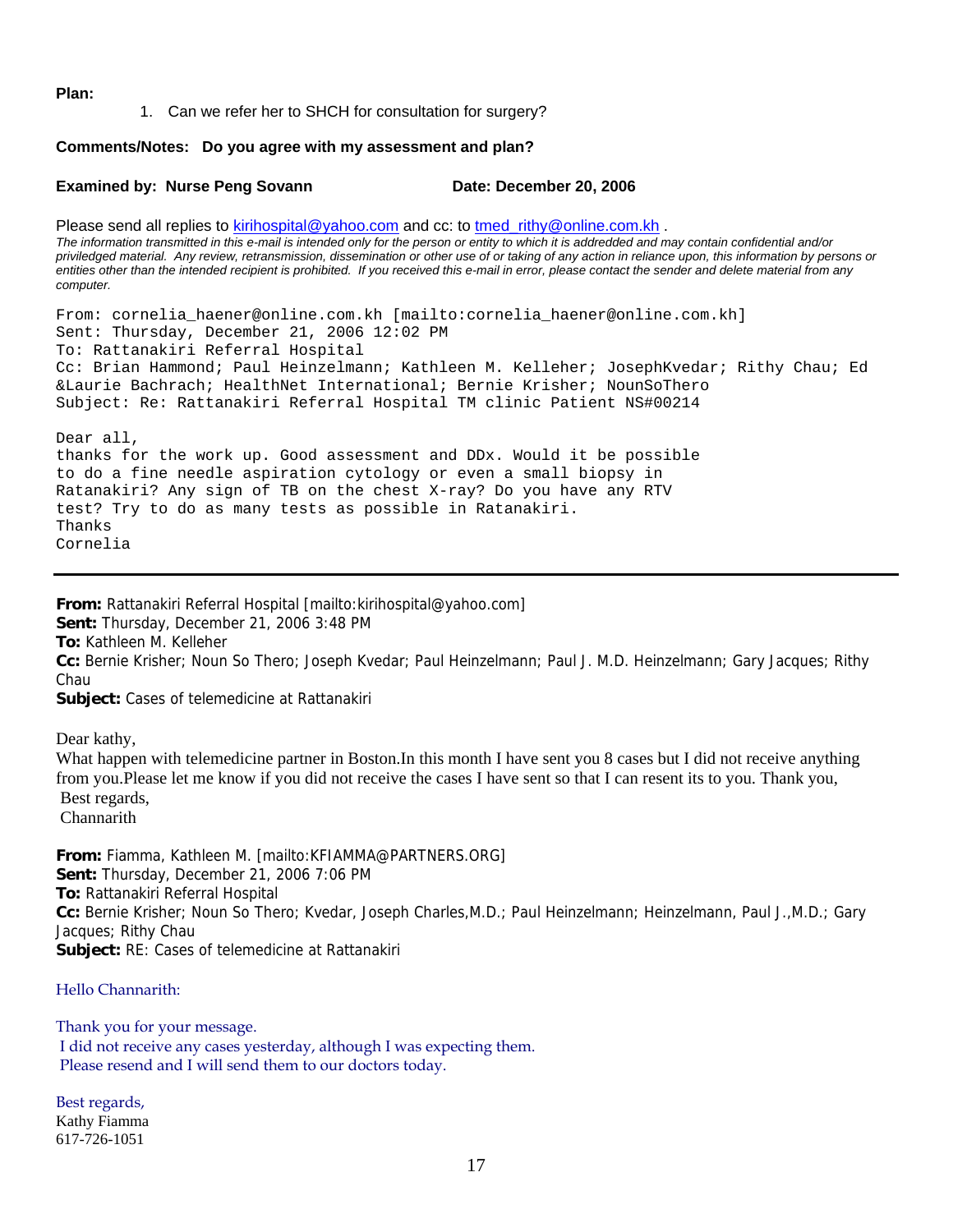# **Thursday, December 21, 2006**

# **Follow-up Report for Rattanakiri TM Clinic**

There were patients seen during this month TM clinic at Rattanakiri Referral Hospital (RRH). The data of 8 new cases was transmitted and received replies from both Phnom Penh and Boston. Per advice sent by Partners in Boston and Phnom Penh Sihanouk Hospital Center of HOPE as well as advices from PA Rithy on site, the following patients were managed and treated per local staff:

[Please note that in general the practice of dispensing medications at RRH for all patients is usually limited to a maximum of 7 days treatment with expectation of patients to return for another week of supplies if needed be. This practice allows clinicians to monitor patient compliance to taking medications and to follow up on drug side effects, changing of medications, new arising symptoms especially in patients who live away from the town of Banlung and/or illiterate. Nearly all medications and some lab tests not available/done at RRH are provided by SHCH to TM patients at no cost]

# **Treatment Plan for Rattanakiri TM December 2006**

#### **1. HS#00202, 37F (Village IV)**

**Diagnosis:**

1. Nodular Goiter

#### **Treatment:**

1. Draw blood for TSH and Free T4, Free T3 at SHCH

#### **Lab result on December 21, 2006**

| $TSH = 0.50$      | [0.49 - 4.67]  |
|-------------------|----------------|
| Free $T4 = 16.13$ | [9.14 - 23.81] |
| Tot $T3 = 2.42$   | $[0.78 - 2.5]$ |

**SHCH Recommendation: Recheck TFT in February 2007 and if normal values, then possible surgery consultation at SHCH.** 

#### **2. US#00203, 50F (Village IV)**

**Diagnosis:**

- 1. GERD
- 2. Thyroid Dysfunction?

#### **Treatment:**

- 1. Omeprazole 20mg 1t po qhs for two months
- 2. Metochlorpramide 10mg 1t po qhs for one month
- 3. GERD prevention education
- 4. Draw blood for TSH at SHCH

#### **Lab Result on December 21, 2006**

#### TSH  $=$   $\frac{5.89}{10.49}$  - 4.67]

**SHCH Recommendation: TFT in February 2007 and if abnormal values, then consider starting medication.**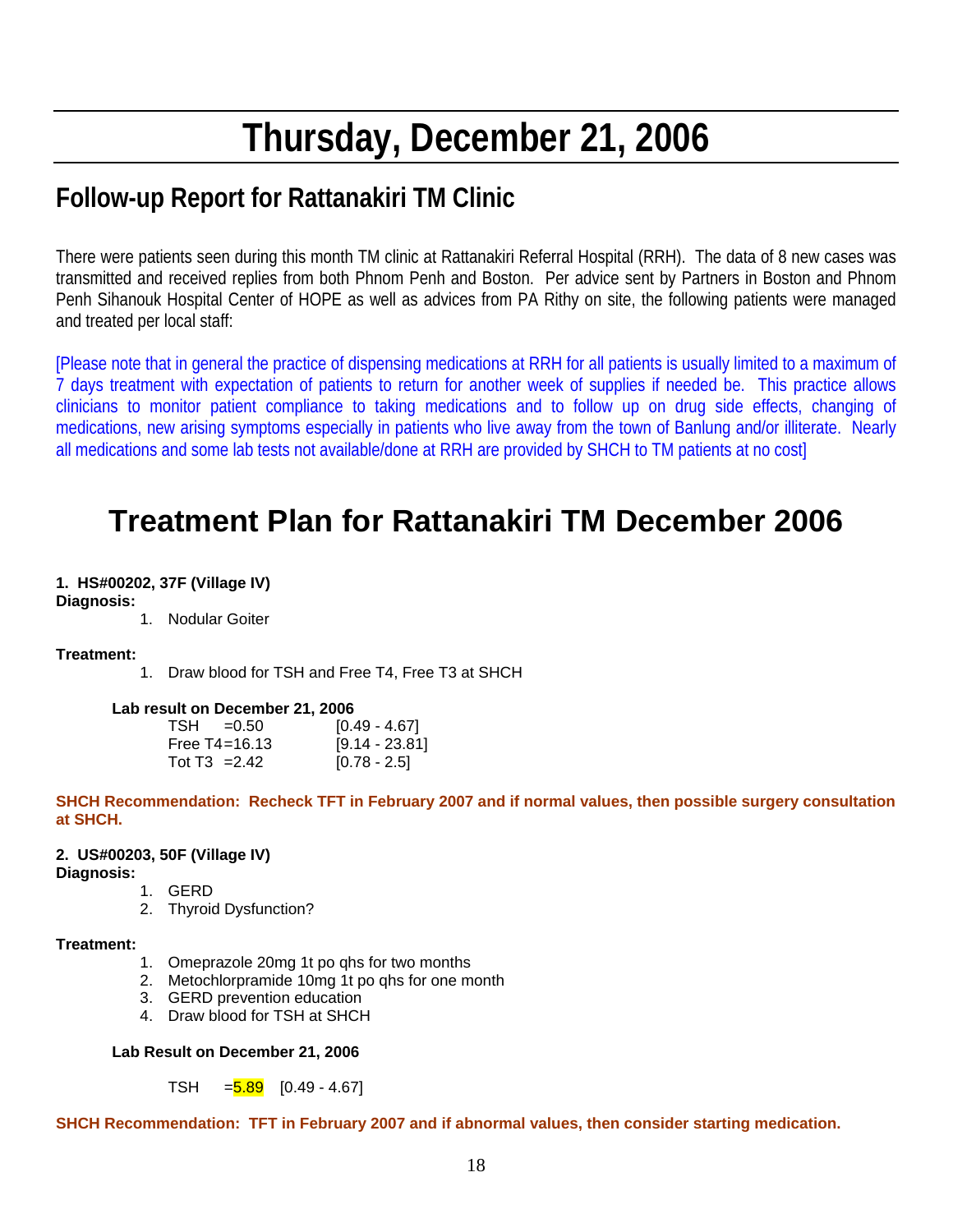#### **3. OT#00204, 47F (Village III)**

**Diagnosis:**

- 1. Rhumatoid arthritis??
- 2. Osteo Arthritis??
- 3. GERD
- 4. Hyperlipidemia
- 5. Obesity
- 6. h/o HTN?

#### **Treatment:**

- 1. Omeprazole 20mg 1t po qhs for one month
- 2. Paracetamol 500mg 1t po qid prn pain for one month (#30)
- 3. Do regular exercise and eat low fat/Na diet
- 4. Draw blood for RF at SHCH

#### **Lab result on December 21, 2006**

RF negative

#### **SHCH Recommendation: Recheck BP in February 2007 and if abnormal values, then start medication.**

#### **4. PY#00205, 49F (Village I)**

**Diagnosis:**

- 1. HTN
- 2. Tension HA

#### **Treatment:**

- 1. HCTZ 50mg ½t po qd for on month
- 2. Paracetamol 500mg 1t po qid prn HA for one month (#30)
- 3. Do regular exercise and eat on low Na diet

#### **5. UY#00206, 12M (Village III)**

#### **Diagnosis:**

- 1. Allergic Rhinitis
- 2. Asthma??
- 3. PTB??
- 4. Cachexia

#### **Treatment:**

- 1. Albuterol Inhaler 2 puffs bid prn for two months (#1)
- 2. MTV 1t po qd for two months (#60)
- 3. Loratidine 10mg 1t po qd for one month (#30)
- 4. Do AFB smear at Referral Hospital

#### **6. SS#00209, 54F (Village I)**

#### **Diagnosis:**

1. GERD

#### **Treatment:**

- 1. Omeprazole 20mg 1t po qhs for two months
- 2. Metochlorpramide 10mg 1t po bid for 15d
- 3. GERD Prevention education

#### **7. PC#00211, 26F (Cha Ung Village)**

#### **Diagnosis:**

- 1. Epilepsy
- 2. Left Leg Varicose Vein

#### **Treatment:**

- 1. Phenytoin 100mg 1t po qd for 100d
- 2. Folate 5mg 1 po bid for 100d
- 3. Paracetamol 500mg 1t po qid for two months (#30)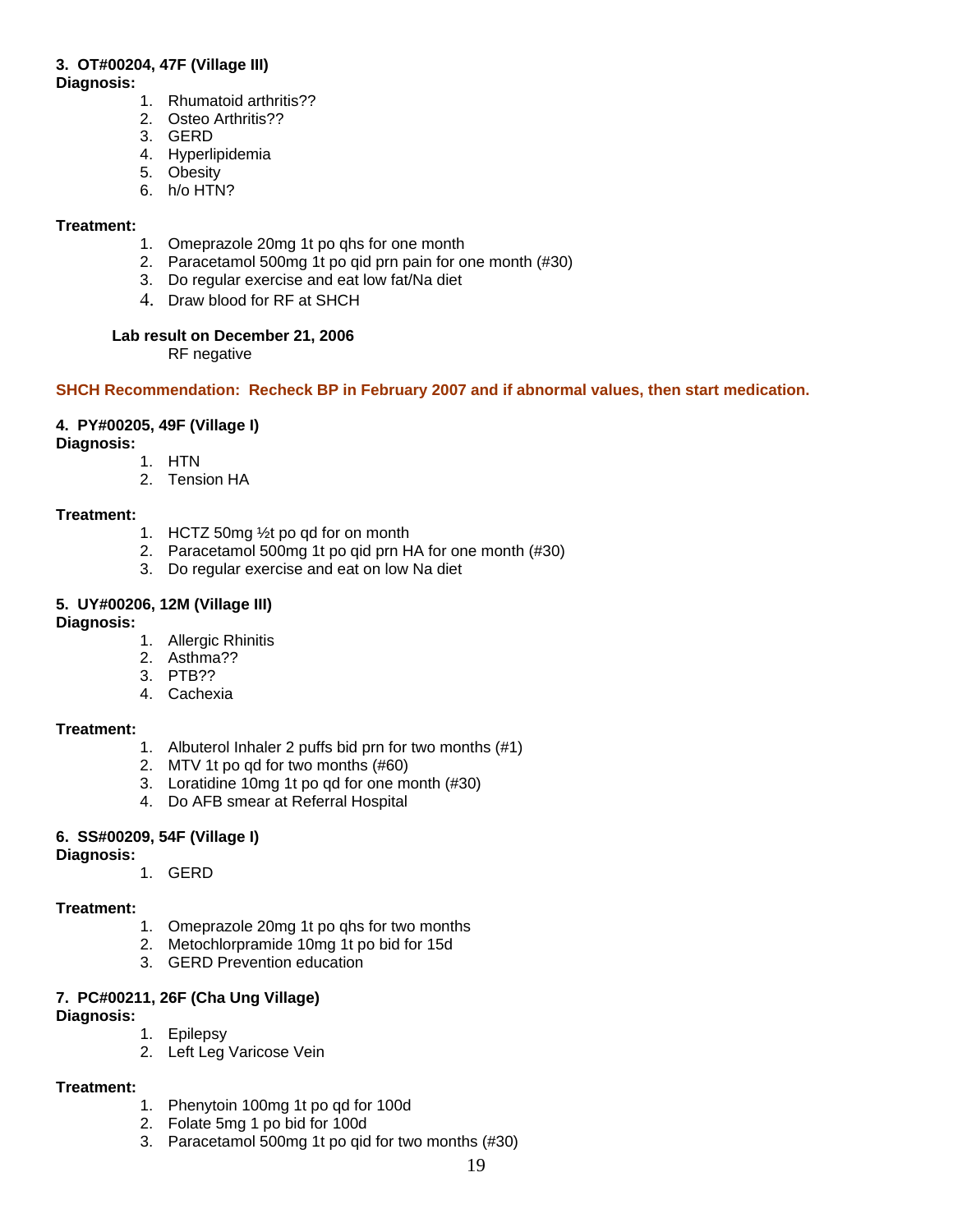#### **8. NS#00214, 14F (Village III)**

**Diagnosis:**

- 1. Right Neck Tumor/Carcinoma
- 2. TB Lymphoma??
- 3. Right Parotid Tumor??

#### **Treatment:**

- 1. Do FNA for Cytology at SHCH
- 2. MTV 1t po qd for one month (#30)
- 3. Naproxen 1t po qd once (#1)

#### **Lab result on December 21, 2006**

 **Conclusion:** Suspicion of malignant tumor **Comment:** it is better to do biopsy or repeat FNA for further evaluation

### **Patients who came for follow up to refill medication**

#### **1. EM#00193, 22F (Village I)**

**Diagnosis:**

1. Subclinical Hyperthyroidism

#### **Treatment:**

- 1. Propranolol 40mg ¼t po qd for two months
- 2. Draw blood for T3 and Free T4 in two months

#### **2. OT#00155, 45F (Bor Keo)**

**Diagnosis:** 

- 1. HTN
- 2. DMII

#### **Treatment:**

- 1. Lisinopril 20mg ¼t po qd x 100d
- 2. Metformin 500mg 2t po bid x 100d
- 3. Glibenclamide 5mg 2t po bid x 100d
- 4. ASA 300mg ¼t po qd x 100d
- 5. Amitriptylin 25mg ½t po qhs x 100d
- 6. Citirizin 10mg 1t po qd

#### **3. MY#00156, 56F (Village I)**

**Diagnosis:** 

- 1. DMII with PNP
- 2. Overweight
- 3. PVC
- 4. Hyperlipidemia

#### **Treatment:**

- 1. Metformin 500mg 1t po qhs x 100d
- 2. ASA 300mg ¼t po qd x 100d
- 3. Captopril 25mg 1/4t po qd x 100d
- 4. Amitriptyline 25mg ¼t po qhs x 100d

#### **4. NH#00010, 49F (Village I)**

**Diagnosis:** 

- 1. HTN
- 2. DMII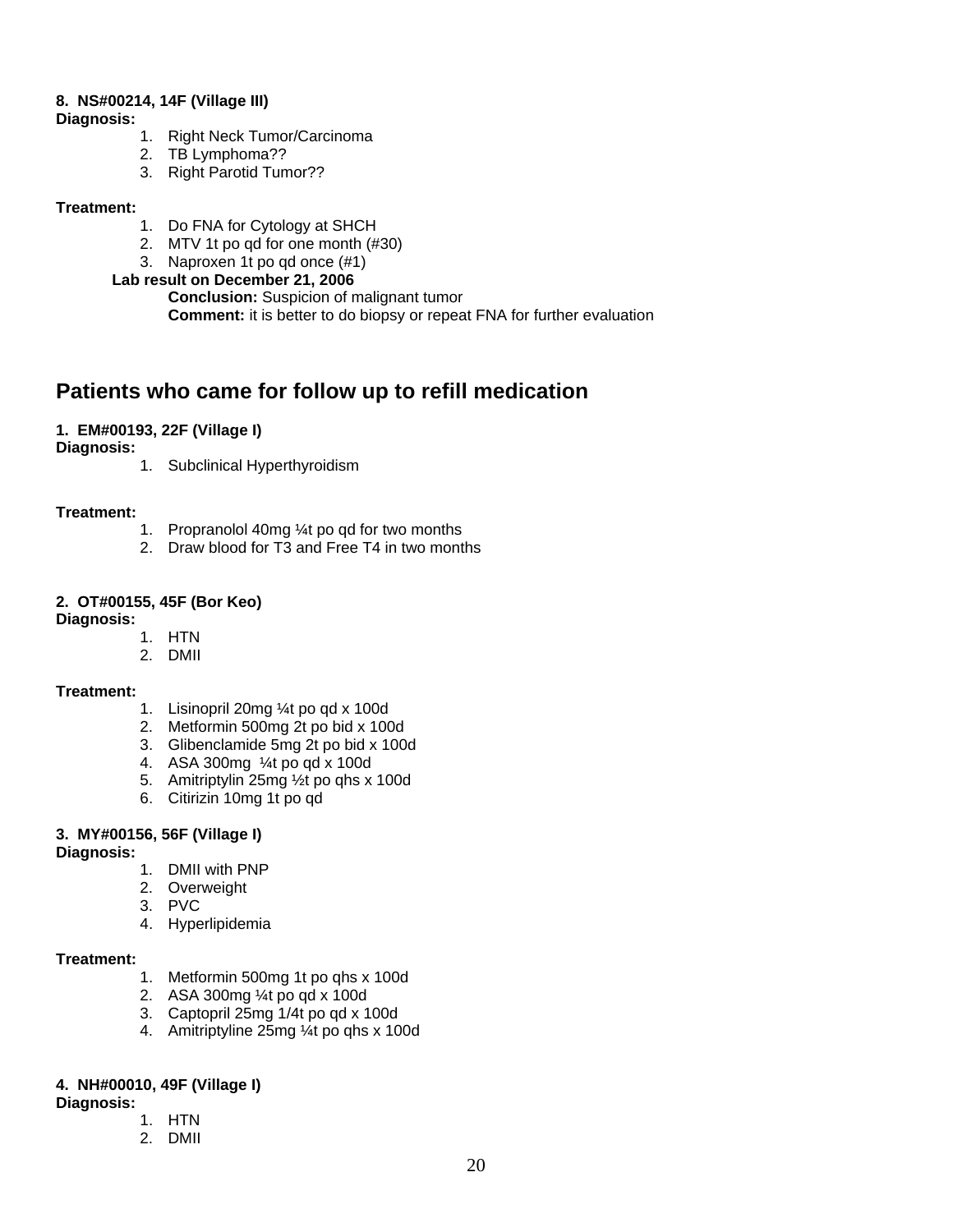- 3. LVH
- 4. Aorta Insufficiency?
- 5. Aorta Stenosis?

#### **Treatment:**

- 1. Atenolol 50mg 1t po bid
- 2. Chlorpropramide 1t po qAM
- 3. ASA 300mg ¼t po qd
- 4. Captopril 25mg 1/2t po bid

#### **5. LH#00116, 59F (Village IV)**

#### **Diagnosis:**

- 1. Hyperthyroidism
- 2. Cardiomegaly

#### **Diagnosis:**

- 1. Methimazole 10mg ½ tab po qd
- 2. ASA 81 mg 1 tab po chew qd
- 3. HCTZ 50mg ½ tab po qd
- 4. Draw blood for free T4 at SHCH

#### **Lab result on December 21, 2006**

Free T4 =16.38 [9.14 - 23.81]

#### **SHCH Recommendation: Stop Methimazole now and recheck T3 and free T4 in February 2007 and if normal values, then possible surgery consultation at SHCH.**

#### **6. UP#0093, 52F (Village III)**

#### **Diagnosis:**

1. Hyperthyroidism

#### **Treatment:**

- 1. Carbimazole 5mg ½t po tid
- 2. Draw blood for Free T4 at SHCH

#### **Lab Result on December 21, 2006**

Free T4 =10.03 [9.14 - 32.81]

**SHCH Recommendation: Stop Carbimazole now and recheck T3 and free T4 in February 2007 and if normal values, then possible surgery consultation at SHCH.** 

#### **7. TS#00199, 26F (Village I)**

- **Diagnosis:**
- 1. Allergic Rhinitis

Treatment:

- 1. Tylenol PM 1t po qhs for two months
- 2. Citirazine 10mg 1t po qd

#### **8. KM#00158, 51F (Sre Ankrong Village)**

**Diagnosis:** 

1. Subclinical Hyperthyroidism

#### **Treatment:**

1. Do FNA for Cytology at SHCH

#### **FNA result on December 21, 2006**

 **Conclusion:** Possible simple nodular goiter

#### **SHCH Recommendation: Redo FNA due to poor sample slides in February 2007.**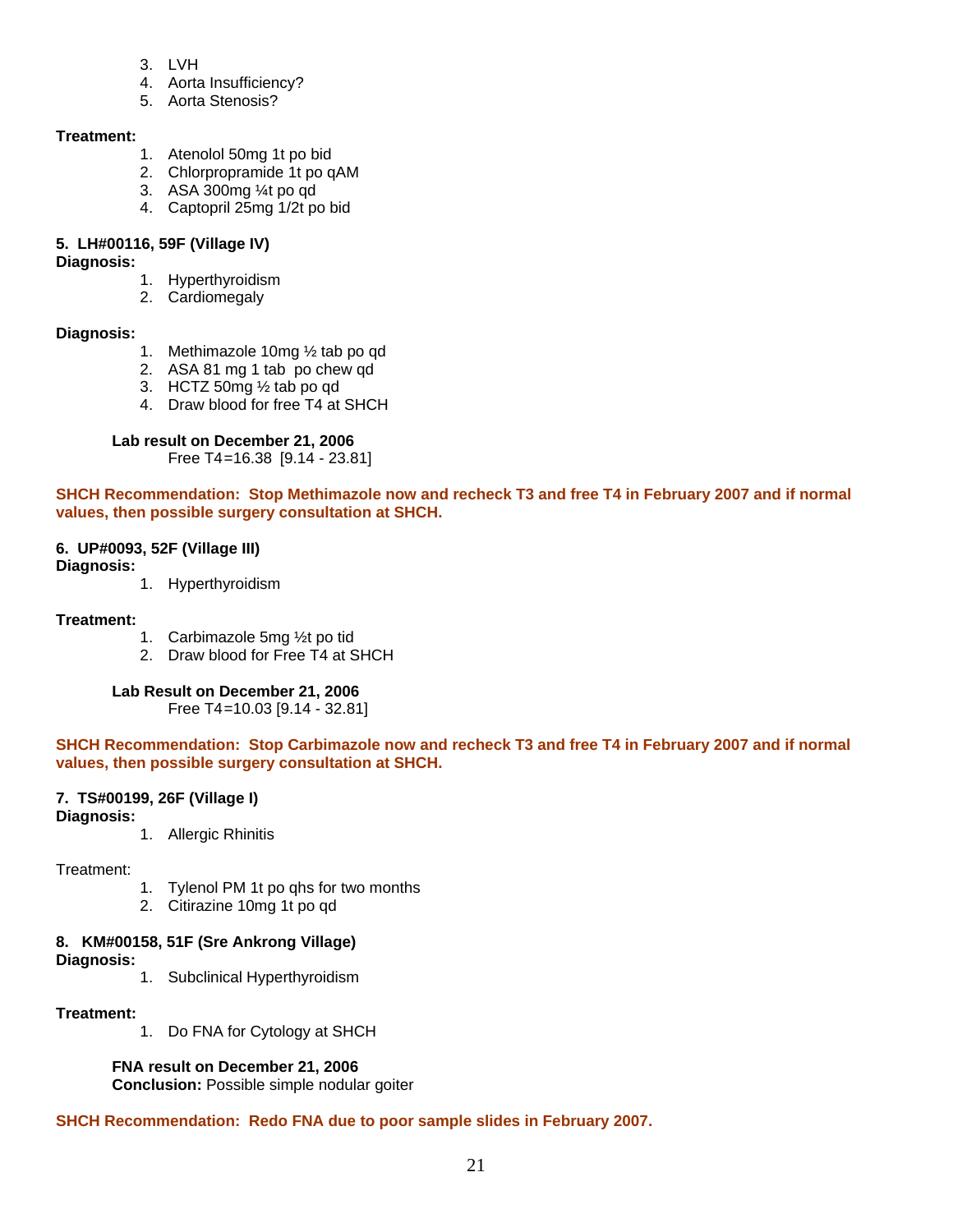#### **9. YM#00189, 16F (Village III)**

#### **Diagnosis:**

1. Asthma

#### **Treatment:**

1. Albuterol Inhaler 2 puffs bid prn SOB

#### **10. SR#00190, 35F (Village I)**

#### **Diagnosis:**

1. Subclinical Hyperthyroidism

#### **Treatment:**

1. Recheck Free T4 in next two months

#### **SHCH Recommendation: Recheck T3 and free T4 in February 2007 and if normal values, then possible surgery consultation at SHCH.**

#### **11. YV#00196, 39M (Village I)**

**Diagnosis:**

- 1. Rosacea
- 2. Folliculitis

#### **Treatment:**

- 1. Doxycyclin 500mg 1t po bid for 4 wks
- 2. Fluocinolone 0.025% apply bid on the rash 2-4 wks
- 3. Promethazine 25mg 1 po qhs prn pruritus
- 4. Loratidine 10mg 1 po qd prn pruritus

#### **12. SH#00184, 45F (Village I)**

#### **Diagnosis:**

1. Anxiety

2. Tension HA

#### **Treatment:**

1. Amitriptylin 25mg ½t po qhs

#### **13. OI#00201, 62F (Village I)**

#### **Diagnosis:**

- 1. Overweight
- 2. Lichen simplex chronicus
- 3. Lichen Treatmentus
- 4. Atopic dermatitis

#### **Treatment:**

- 1. Fluocinolone 0.025% apply bid on the rash until gone
- 2. Do regular exercise

#### **14. PO#00148, 67F (Village III)**

**Diagnosis:** 

- 1. HTN
- 2. DMII
- 3. PNP

#### **Treatment:**

- 1. Lisinopril 20mg ¼t po qd x 100d
- 2. Metformin 500mg 1t po qhs x 100d
- 3. Glibenclamide 5mg 1t po bid x 100d
- 4. ASA 300mg ¼t po qd x 100d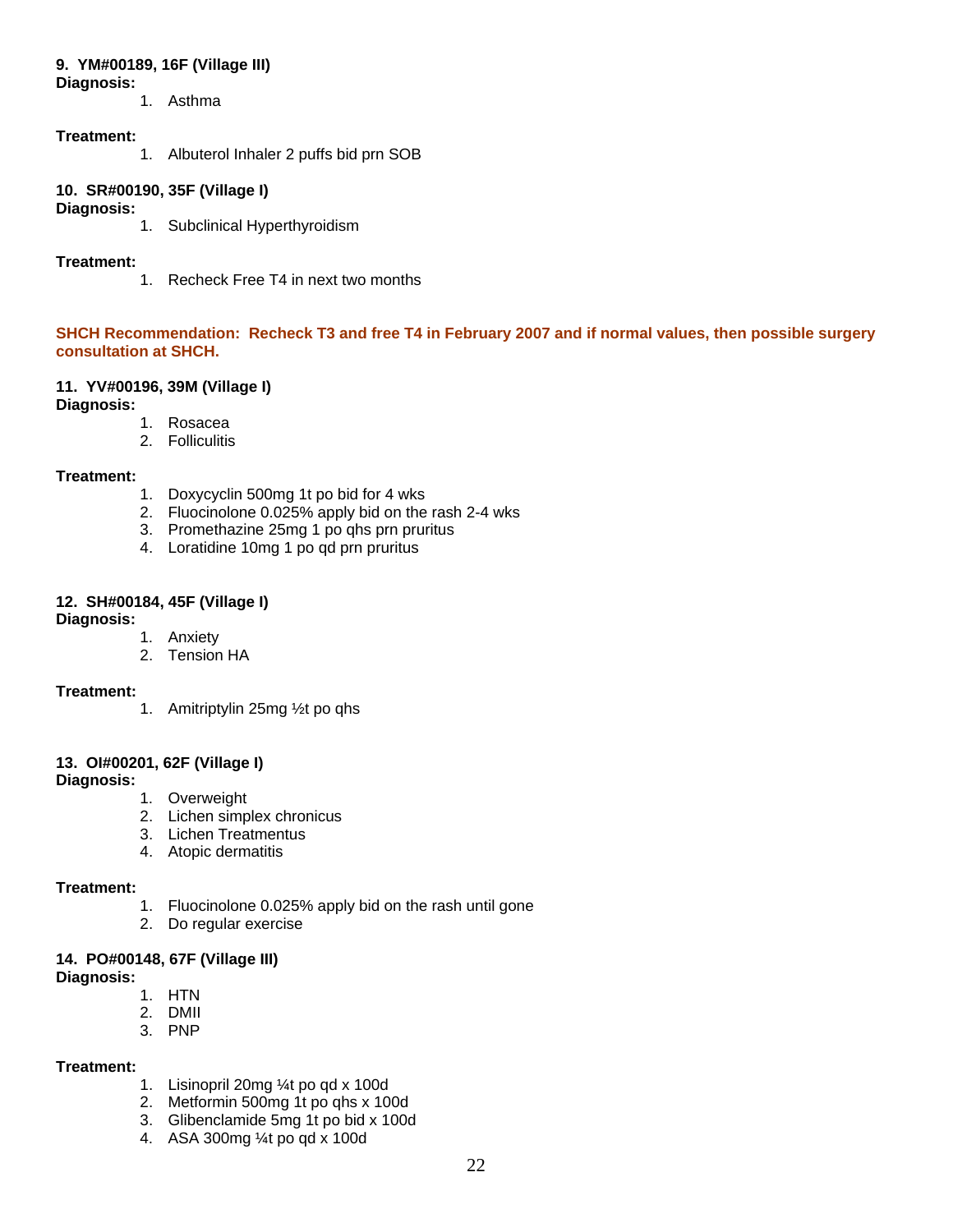5. Amitriptylin 25mg ½t po qhs x 100d

#### **15. CL#00122, 33F (Village III)**

**Diagnosis:** 

1. Hyperthyroidism

#### **Treatment:**

- 1. Carbimazol 5mg 1t po qd
- 2. Draw blood for TSH at SHCH

#### **Lab Result on December 21, 2006**

Free T4 =12.89 [9.14 - 23.81]

**SHCH Recommendation: Stop Carbimazole now and recheck T3 and free T4 in February 2007 and if normal values, then possible surgery consultation at SHCH.** 

#### **16. CO#00188, 37F (Village I)**

**Diagnosis:** 

- 1. Nodular Goiter
- 2. Subclinical Hyperthyroidism?

#### **Treatment:**

- 1. Atenolol 50mg 1/4t po qd for one month
- 2. Draw blood for TSH and Free T4 at SHCH

#### **Lab Result on December 21, 2006**

| $TSH = 0.40$      | [0.49 - 4.67]  |
|-------------------|----------------|
| Free $T4 = 14.09$ | [9.14 - 23.81] |
| Tot T3 $= 2.57$   | $[0.78 - 2.5]$ |

**SHCH Recommendation: Recheck T3 and free T4 in February 2007 and if normal values, then possible surgery consultation at SHCH.** 

#### **17. NS#00006, 18F (Village I)**

**Diagnosis:** 

1. Hyperthyroidism

#### **Treatment:**

- 1. Carbimazole 5mg ½t po tid
- 2. Propranolol 40mg ¼t po bid
- 3. Draw blood for Free T4 at SHCH

#### **Lab Result on December 21, 2006**

Free T4= $27.84$  [9.14 - 23.81]

#### **18. NS#00089, 16F (Village I)**

**Diagnosis:** 

1. Hyperthyroidism

#### **Treatment:**

- 1. Carbimazole 5mg ½t po tid
- 2. Draw blood for Free T4 at SHCH

**Lab Result on December 21, 2006** 

Free T4 =22.09 [9.14 - 23.81]

**SHCH Recommendation: Stop Carbimazole now and recheck T3 and free T4 in February 2007 and if normal values, then possible surgery consultation at SHCH.**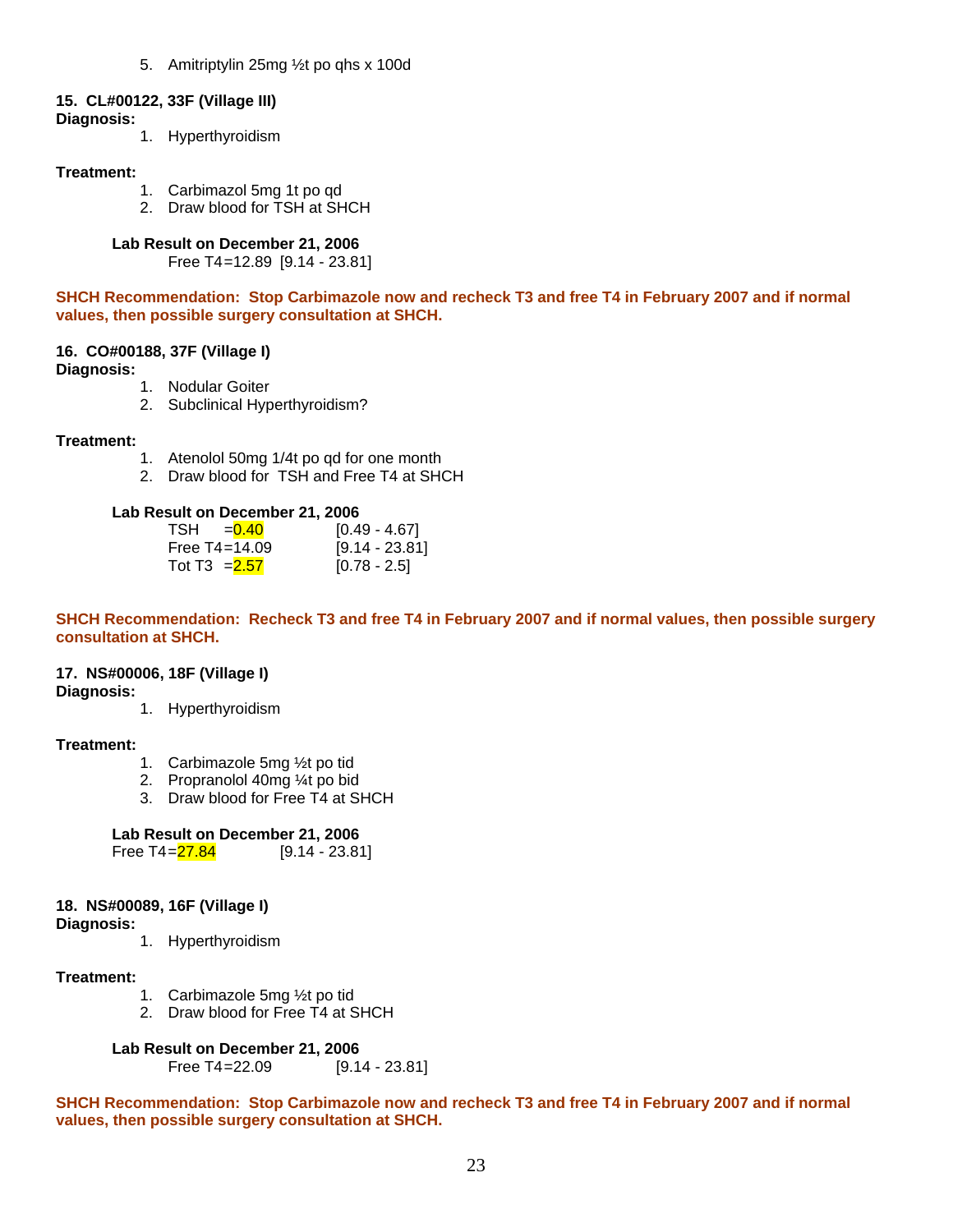#### **19. CC#00182, 23M (Ven Say Village)**

**Diagnosis:** 

1. Goiter

#### **Treatment:**

1. Recheck TSH and Free T4 in next two months

**SHCH Recommendation: Recheck T3 and free T4 in February 2007 and if normal values, then possible surgery consultation at SHCH.** 

#### **20. SR#00186, F (Village I)**

#### **Diagnosis:**

- 1. Cachexia
- 2. Anxiety

#### **Treatment:**

- 1. MTV 1t po qd
- 2. FeSO4/Folic Acid 200/0.25mg 1t po qd

# **21. MS#00144, 52F (Thmey village)**

**Diagnosis:** 

1. DMII

#### **Treatment:**

- 1. Glibenclamide 5mg 1tab po bid x 100d
- 2. Captopril 25mg ¼ tab po qd x 100d
- 3. ASA 300mg 1/4t po qd x 100d
- 4. DM education

#### **22. PS#00149, 26F (Village I)**

**Diagnosis:** 

1. Hyperthyroidism

#### **Treatment:**

1. Carbimazole 5mg 1t po qd

#### **SHCH Recommendation: Recheck T3 and free T4 in February 2007 and if normal values, then stop medication and recheck TFT again in 2 months.**

#### **23. RH#00160, 67F (Village I)**

#### **Diagnosis:**

- 1. HTN
- 2. DMII
- 3. OA
- 4. PNP

#### **Treatment:**

- 1. Glibenclamide 5mg 1 tab po qd x 100d
- 2. Amitriptylin 25mg ½ tab po qhs x 100d
- 3. ASA 300mg ¼tab po qd x 100d
- 4. Lisinopril 20mg ¼tab po qd x 100d

#### **24. EB#00078, 41F (Village IV) , KON MOM**

**Diagnosis:** 

- 1. CHF
- 2. Incompleted RBBB

#### **Treatment:**

1. Lisinopril 20mg ¼tab po qd x 100d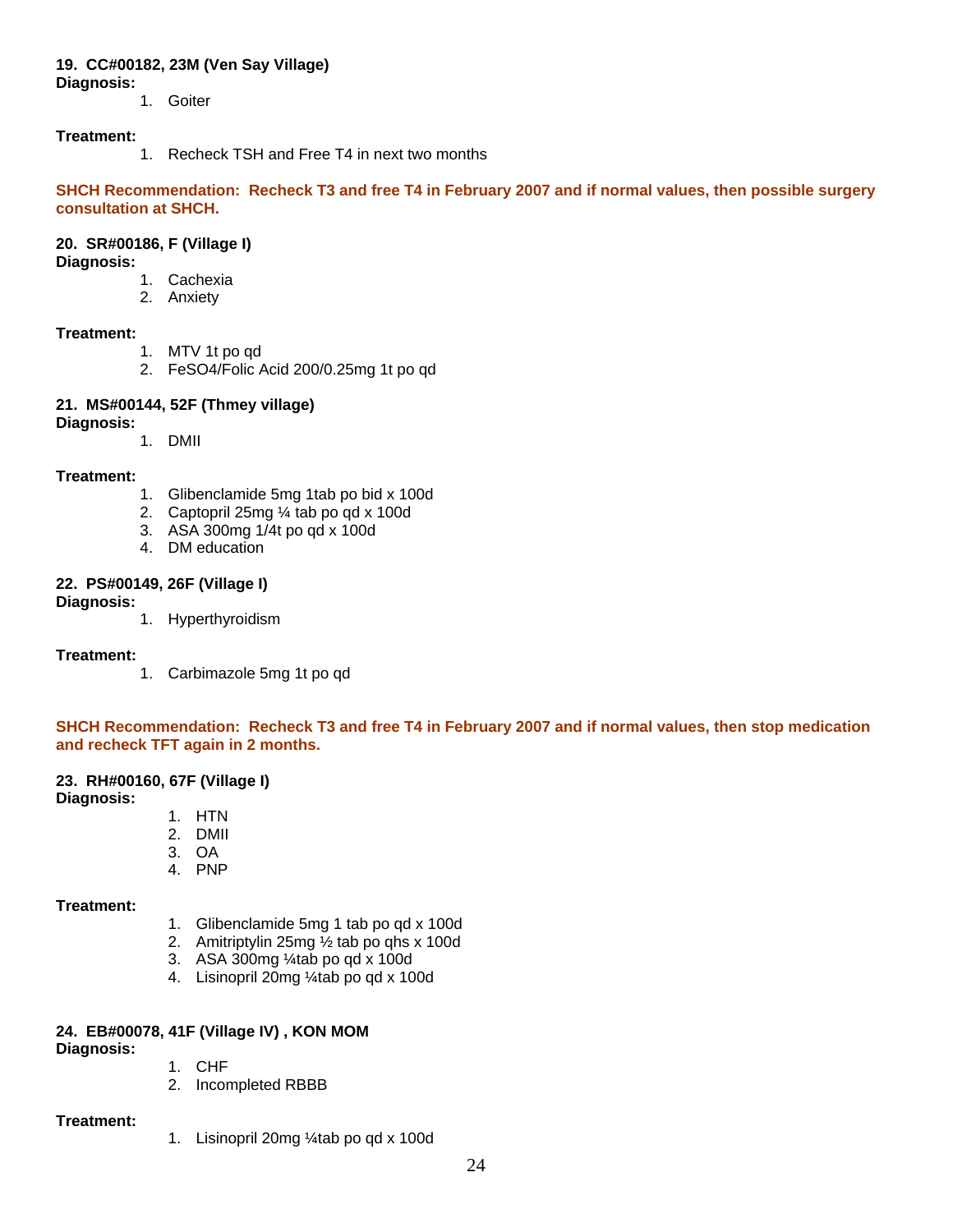- 2. Digoxin 0.25mg 1tab po qd x 100d
- 3. Furosemide 40mg ½tab po bid x 100d
- 4. Spironolactone25mg 2tab po bid x 100d
- 5. MTV 1tab po bid x 100d

#### **25. KP#00153, 57F (Village III)**

#### **Diagnosis:**

- 1. DMII
- 2. HTN
- 3. A fib
- 4. ASD/VSD?

#### **Treatment:**

- 1. Captopril 25mg ½tab po bid x 100d
- 2. Glibenclamide 5mg ½tab po qd x 100d
- 3. Atenolol 50mg ½tab po qd x 100d
- 4. MTV 1 tab po qd x 100d
- 5. ASA 300mg ¼tab po qd x 100d
- 6. Desipramine 75mg ½tab po qhs

#### **26. NS#00177, 40F (Village I)**

**Diagnosis:** 

1. Subclinical Hyperthyroidism

#### **Treatment:**

1. Draw blood for Free T4 at SHCH

 Lab Result on December 21, 2006 Free T4=16.74 [9.14 - 23.81]

**SHCH Recommendation: Recheck T3 and free T4 in February 2007 and if normal values, then possible surgery consultation at SHCH.** 

#### **27. PN#00052, 53F (Ban Fang Village)**

#### **Diagnosis:**

1. Hyperthyroidism

#### **Treatment:**

- 1. Carbimazole 5mg 1t po tid x 100d
- 2. Propranolol 40mg 1/4t po bid x 100d
- 3. Draw blood for Free T4 at SHCH

Lab Result on December 21, 2006

Free T4=13.65 [9.14 - 23.81]

**SHCH Recommendation: Decrease dosage of Carbimazole to 5mg ½ tab po tid now and recheck T3 and free T4 in February 2007 and if normal values, then stop medication and recheck TFT in 2 months.**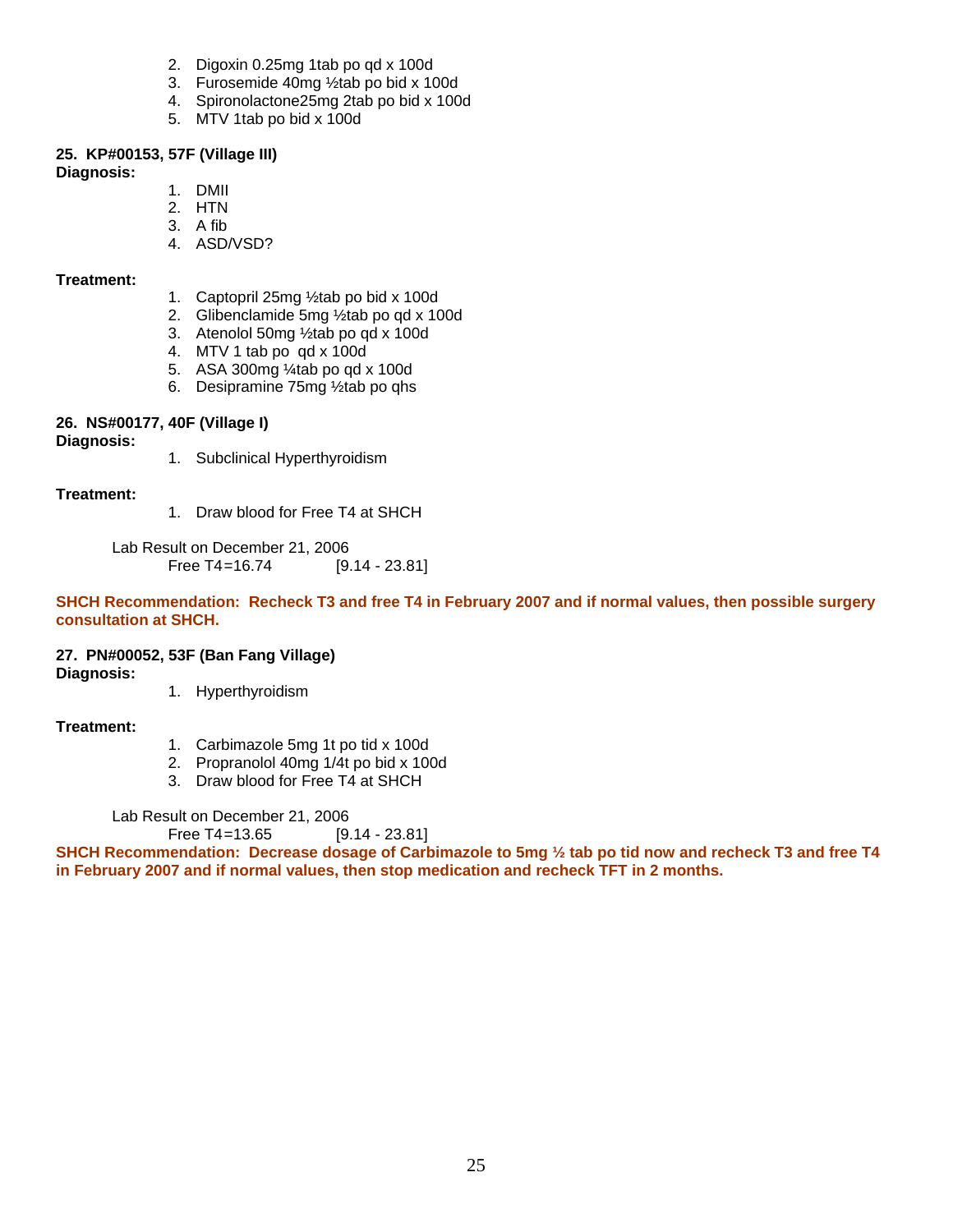# **Patients Seen by PA Rithy without Sending Data**



#### **1. KN#00207, 25F (Village VII)**

**Diagnosis:**  1. GERD

2. Pregnancy 2months

#### **Treatment:**

- 1. Famotidine 10mg 1t po qhs (#30)
- 2. MTV 1t po qd (#60)
- 3. FeSO/Folic Acid 200/0.25mg 1t po qd (#60)
- 4. Pepcid complete chew 1t po qAM prn (#30)
- 5. GERD prevention education



#### **2. OD#00208, 18F (Village I)**

- **Diagnosis:** 
	- 1. Perforated TM (bilateral)

#### **Treatment:**

- 1. Use cotton balls before shower/swimming
- 2. Diving deep water not recommended
- 3. If possible, seek for Tympanoplasty procedure at specialized hospital within PP or oversees



#### **3. TP#00210, 11M (Village III)**

- **Diagnosis:** 
	- 1. Vit. Deficiency
	- 2. Parasititis

#### **Treatment:**

- 1. Albendazole 200mg 1t po bid x 5d (buy)
- 2. Niclosamide chew 3t po qAM without food once (buy)
- 3. B-complex 1t po tid x 100d (buy)
- 4. MTV 1t po qd x 60d (#60)



#### **4. SP#00212, 27F (Village III) Diagnosis:**

1. Urticaria

#### **Treatment:**

- 1. Tylenol PM 500/25mg 1t po qhs prn (#30)
- 2. Loratidine 10mg 1t po qd prn (#30)
- 3. Allergra-D 180/60mg 1t po qd prn (#20)
- 4. Use humidifier (old fashion) qhs prn
- 5. Regular exercise, balanced diet and drink 2-3Lwater/d



#### **5. KK#00213, 42F (Cha Ung Village)**

- **Diagnosis;** 
	- 1. Dyspepsia
	- 2. Parasititis
	- 3. Urticria

#### **Treatment:**

- 1. Famotidine 10mg 1t po qhs (#30)
- 2. Loratidine 10mg 1t po qd prn (#30)
- 3. Tylenol PM 500/25mg 1t po qhs prn (#30)
- 4. Mebendazole 500mg chew 1t po qhs (buy)